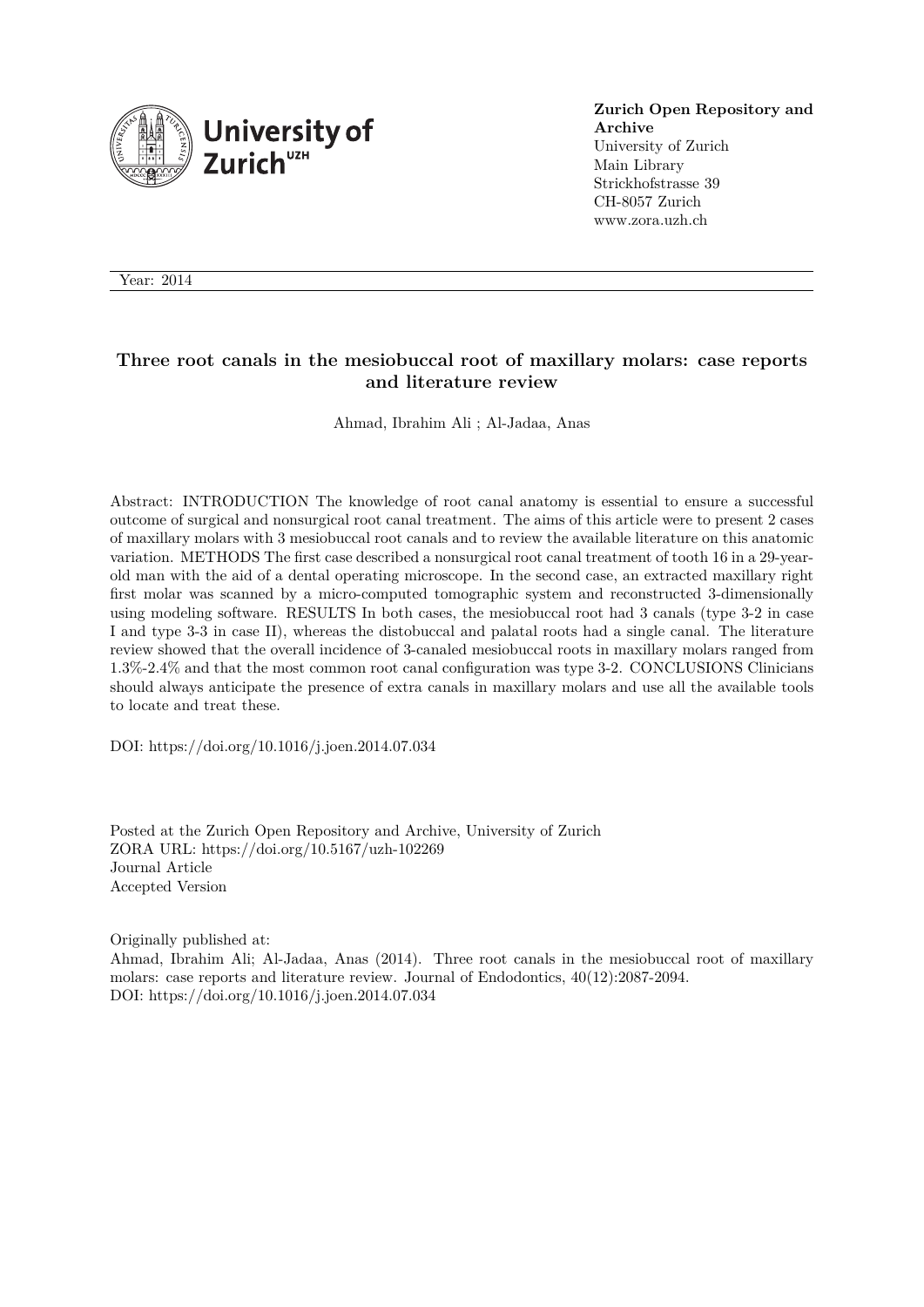**Title:** Three root canals in the mesiobuccal root of maxillary molars:

Case reports and literature review

**Running title:** maxillary molars morphology

# **Authors:**

### **Dr. Ibrahim Ali Ahmad**

Assistant professor Restorative Dentistry Department Riyadh Colleges of Dentistry and Pharmacy Riyadh, Kingdom of Saudi Arabia

#### **Dr. Anas Sameer Al-Jadaa**

Dr. med. Dent. Department of Preventive Dentistry, Periodontology and Cariology University of Zurich Zurich, Switzerland

## **Key words:**

Anatomic variation, dental operating microscope, maxillary molars, mesiobuccal root, root canal

system

## **Corresponding author:**

### **Dr. Ibrahim Ali Ahmad**

Postal box 84891 Riyadh 11681 Restorative Dentistry Department Riyadh Colleges of Dentistry and Pharmacy Kingdom of Saudi Arabia Tel. 0096612931177 Fax.0096612932277 E-mail: ibrahimali79@yahoo.com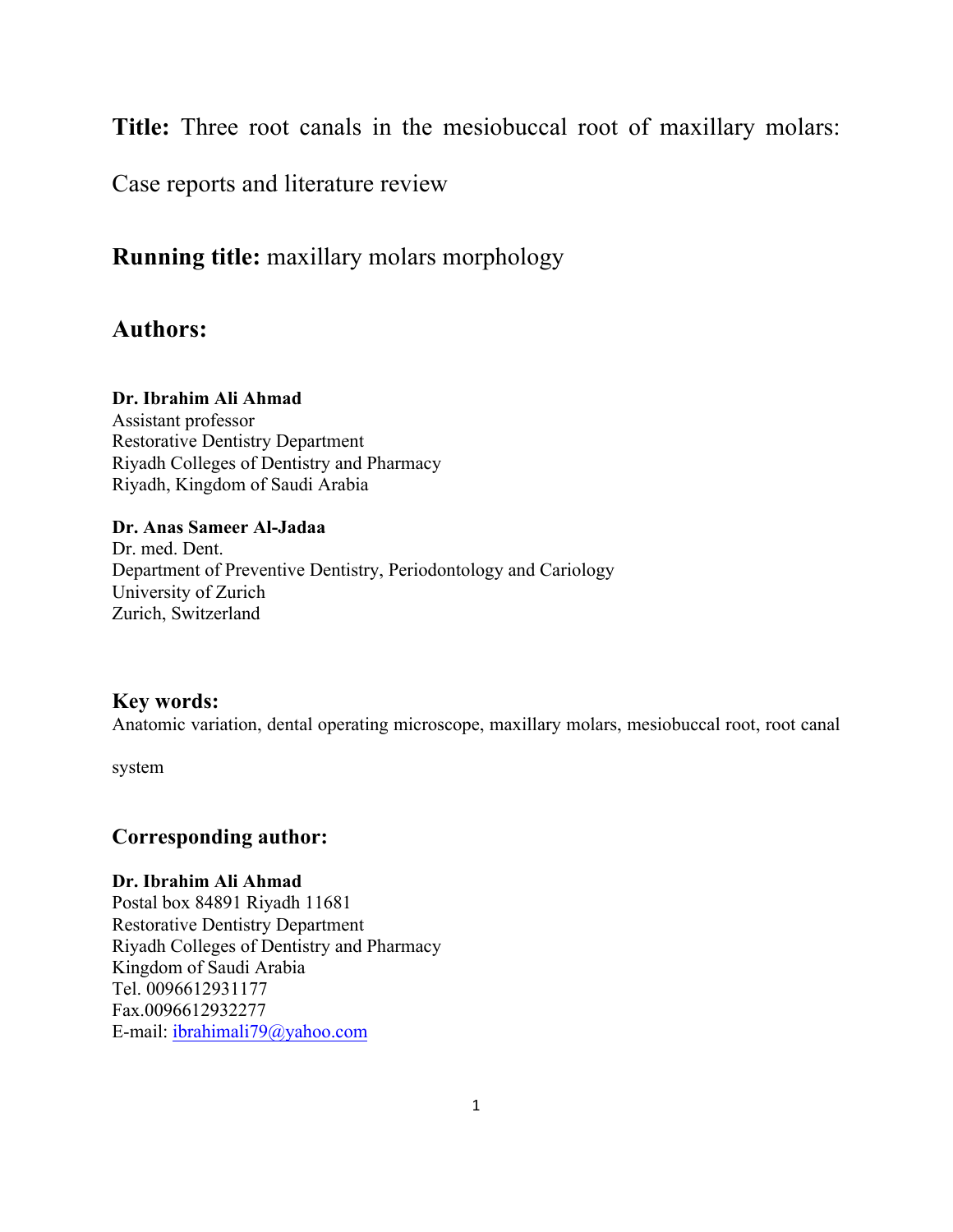#### **Abstract**

**Introduction:** Knowledge of root canal anatomy is essential to ensure a successful outcome of surgical and non-surgical root canal treatment. The aims of this paper were to present 2 cases of maxillary molars with three mesiobuccal root canals and to review the available literature on this anatomic variation.

**Methods:** The first case described a non-surgical root canal treatment of tooth #16 in a 29-yearold male with the aid of dental operating microscope (DOM). In the second case, an extracted maxillary right first molar was scanned by a micro-computed tomography  $(\mu$ -CT) system and reconstructed three-dimensionally using modeling software.

**Results:** In both cases, the mesiobuccal root had 3 canals (type 3-2 in case I and type 3-3 in case II) while the distobuccal and palatal roots had a single canal. The literature review showed that the overall incidence of three-canalled mesiobuccal root in maxillary molars ranged from 1.3- 2.4% and that the most common root canal configuration was type 3-2.

**Conclusions:** Clinicians should always anticipate the presence of extra canals in maxillary molars and use all the available tools to locate and treat these.

# **Key words:**

Anatomic variation, dental operating microscope (DOM), maxillary molars, mesiobuccal root, micro-computed tomography  $(\mu$ -CT), root canal system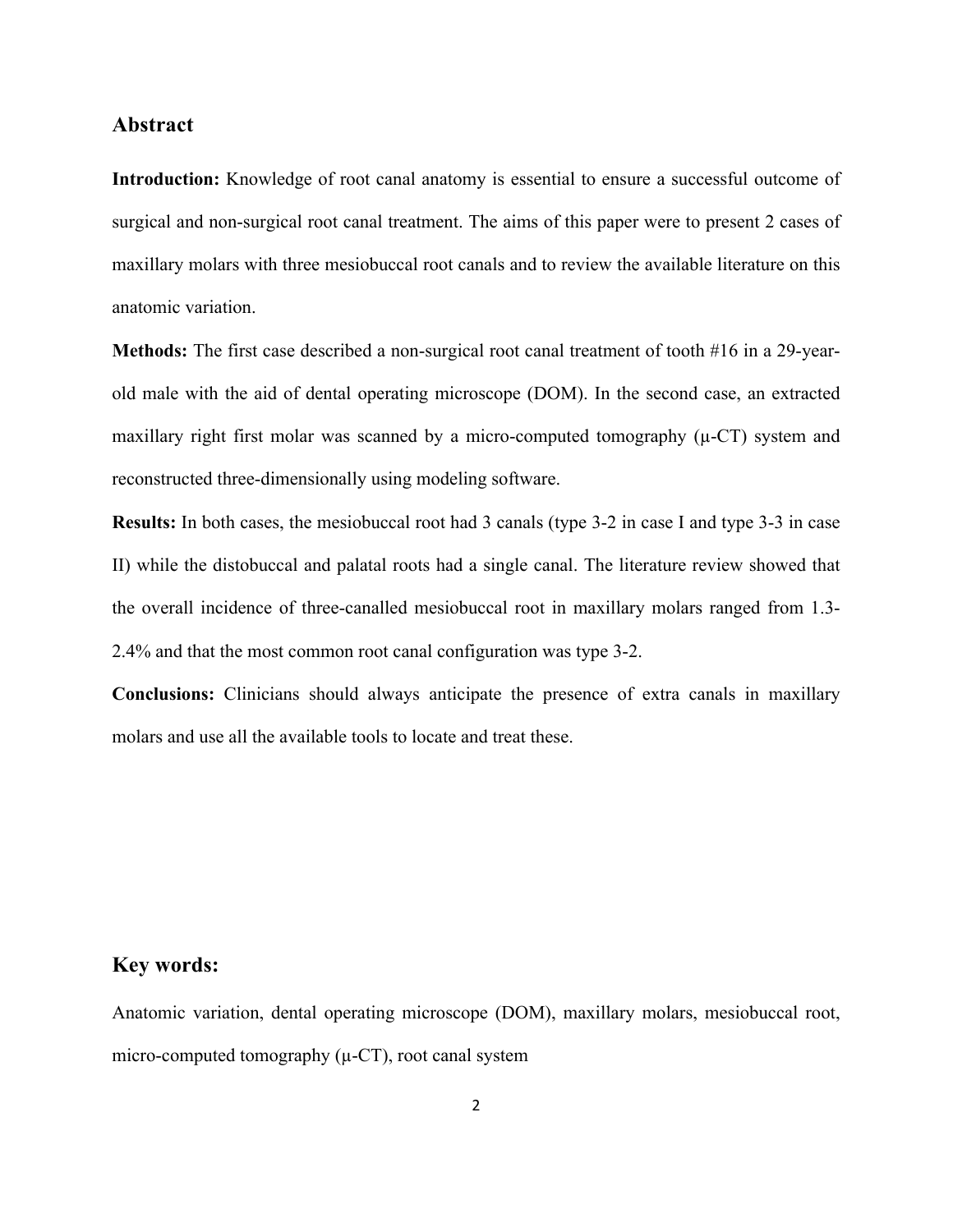### **Introduction**

Sound knowledge of the internal morphology of the teeth and its variations is essential to ensure a favorable outcome of root canal treatment. Inability to locate and treat the entire root canal system is a major cause of post-treatment disease (1, 2). The anatomy of the mesiobuccal root (MBR) of maxillary molars has been extensively investigated by several clinical and laboratory studies. Cleghorn *et al.* (3) reviewed the studies that evaluated the morphology of maxillary first molars and found that about 57% of MBRs had two or more root canals (60.5% in laboratory studies and 54.7% in clinical studies) while the majority of distobuccal (DBR) and palatal (PR) roots had a single canal (98.3% and 99.0%, respectively). The high incidence of multiple canals in the MBR is attributed to broad bucco-lingual dimension of the root and the presence of concavities on its mesial and distal surfaces. The DBR and PR are more conical in shape and are, therefore, more likely to contain one single root canal (4).

The occurrence of three root canals in a single MBR was first documented by Acosta Vigouroux & Trugeda Bosaans (5). Since then, an increasing number of laboratory, clinical studies and clinical case reports of this anatomic variation have been published in the dental literature. Therefore, the clinician should always assume the presence of extra canals in maxillary molars and should utilize all the available diagnostic tools to locate and treat them. The aims of this study were: (1) to present two cases of maxillary molars with three root canals in a single MBR and (2) to review the available literature regarding this anatomic variation.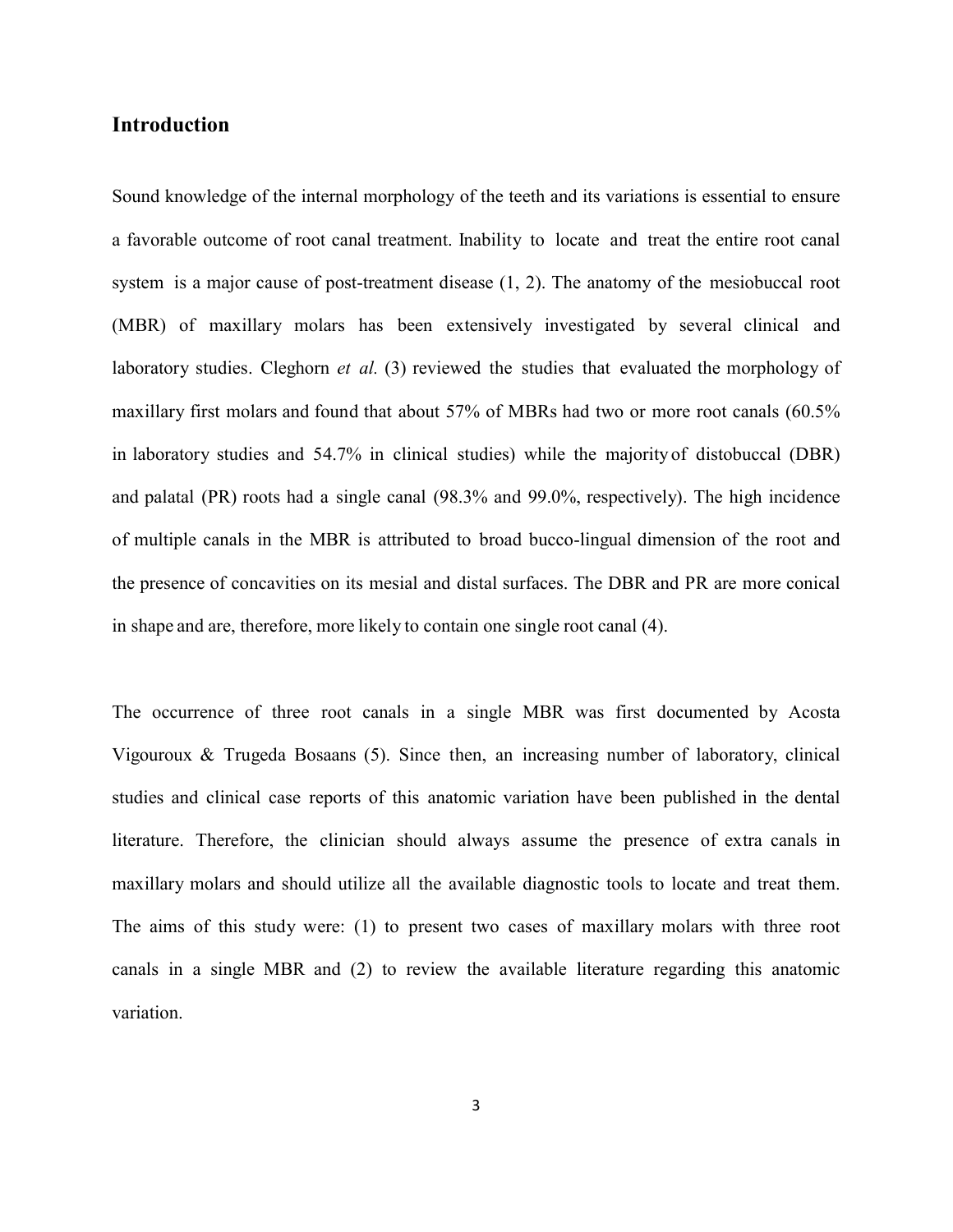#### **Case reports**

#### **Case 1**

A 29-year-old male was referred to the endodontic department to continue root canal therapy on tooth #16. The tooth had undergone an emergency treatment that involved pulp extirpation and dressing with an intracanal medicament (Ledermix, Haupt Pharma GmbH, Wolfratshausen, Germany). The clinical examination revealed a swelling in the buccal sulcus adjacent to the involved tooth and the tooth was tender to vertical percussion. The preoperative radiograph taken during the emergency visit showed #16 to have three separate roots and a radiolucent lesion was evident around the MBR (Figure 1A). Based on the clinical and radiographic examinations, a diagnosis of previously initiated treatment with acute apical abscess was made and a non-surgical root canal treatment was planned.

The tooth was anesthetized using 1 carpule of 4% Articaine containing 1:100000 epinephrine (Septocaine, Septodont, Saint-Maur-des-Fosse, France) and isolated using rubber dam. The temporary filling was removed and the mesial wall was subsequently rebuilt with LuxaCore (DMG Chemisch-Pharmazeutische Fabrik GmbH, Hamburg, Germany). After refining the access cavity, three canal orifices were detected: mesiobuccal (MB), distobuccal (DB) and palatal (P). Careful exploration of groove between the MB and P canals under dental operating microscope (OPMI PROergo, Carl Zeiss Meditec AG, Jena, Germany) revealed the presence of two extra canals: second mesiobuccal (SMB) and mesiobuccopalatal (MBP) canals. The three mesiobuccal canals had separate orifices that were located in a straight line (Figure 1B). The working length of all canals was determined using an apex locator (Root ZX II, J. Morita, Tokyo, Japan) and confirmed radiographically. The MBR had type 3-2 root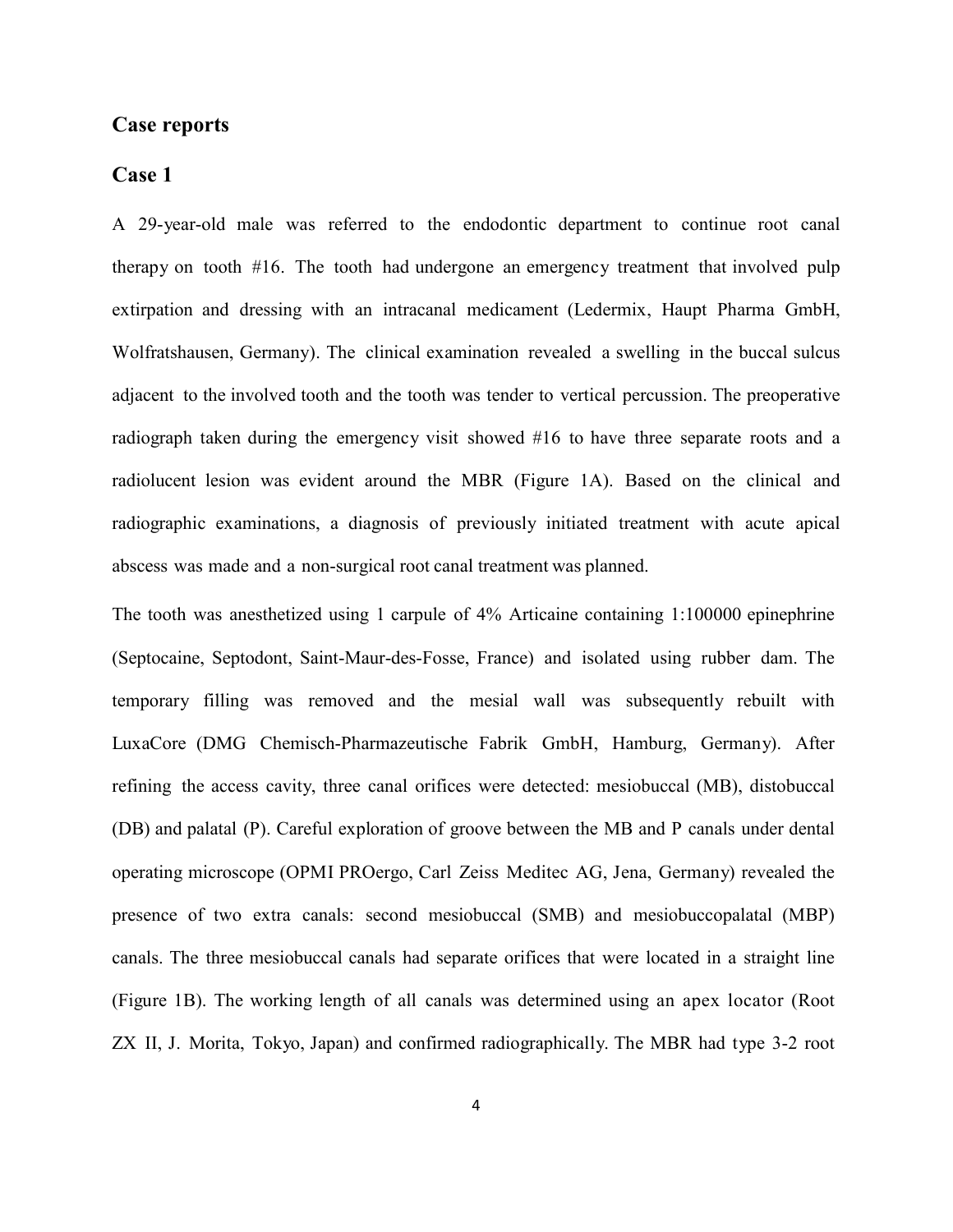canal configuration: the MB and SMB canals joined in the apical third and existed through a common foramen while MBP canal had a separate foramen. The canals were instrumented with ProTaper universal files (Dentsply Maillefer, Ballaigues, Switzerland) to size  $# F1$  in SMB canal, size  $# F2$  in MB, MBP and DB canals and  $# F3$  in P canal using 1% sodium hypochlorite (NaOCl) as an irrigant. The canals were then dried with paper points and filled with nonsetting calcium hydroxide. Finally, tooth was temporized with Cavit (ESPE, Seefeld, Germany) and an overlying layer of glass ionomer cement (Ketac Fil Plus, 3M ESPE, MN).

At the second visit, the canals were irrigated copiously with 1% NaOCl followed by a final rise of 17% EDTA. Then, the canals were dried and filled with gutta percha and AH-Plus sealer (Dentsply Maillefer, Ballaigues, Switzerland) using the continuous wave of condensation technique (Figures 1C, 1D & 1E). Finally, the access opening was restored with LuxaCore. At the 1-year recall visit, the patient was asymptomatic and the clinical and radiographic examinations revealed the tooth and its surrounding tissues to be within normal limits (Figure 1F).

#### **Case 2**

A right maxillary first molar extracted for unknown reasons from a Jordanian patient was evaluated. External anatomical characteristics showed the presence of three separate roots and a MBR with wide bucco-lingual dimension, suggesting the presence of extra canals (Figure 2A and 2B). The internal morphology was evaluated by scanning the tooth using a microcomputed tomography device (mCT40; Scanco Medical, Bruttisellen, Switzerland) at the following settings: 70 kV, 114 mA and 20 µm isotropic resolution. Then, the tooth was reconstructed using 3D modeling software (IPL V5.06B, Scanco Medical). The MBR showed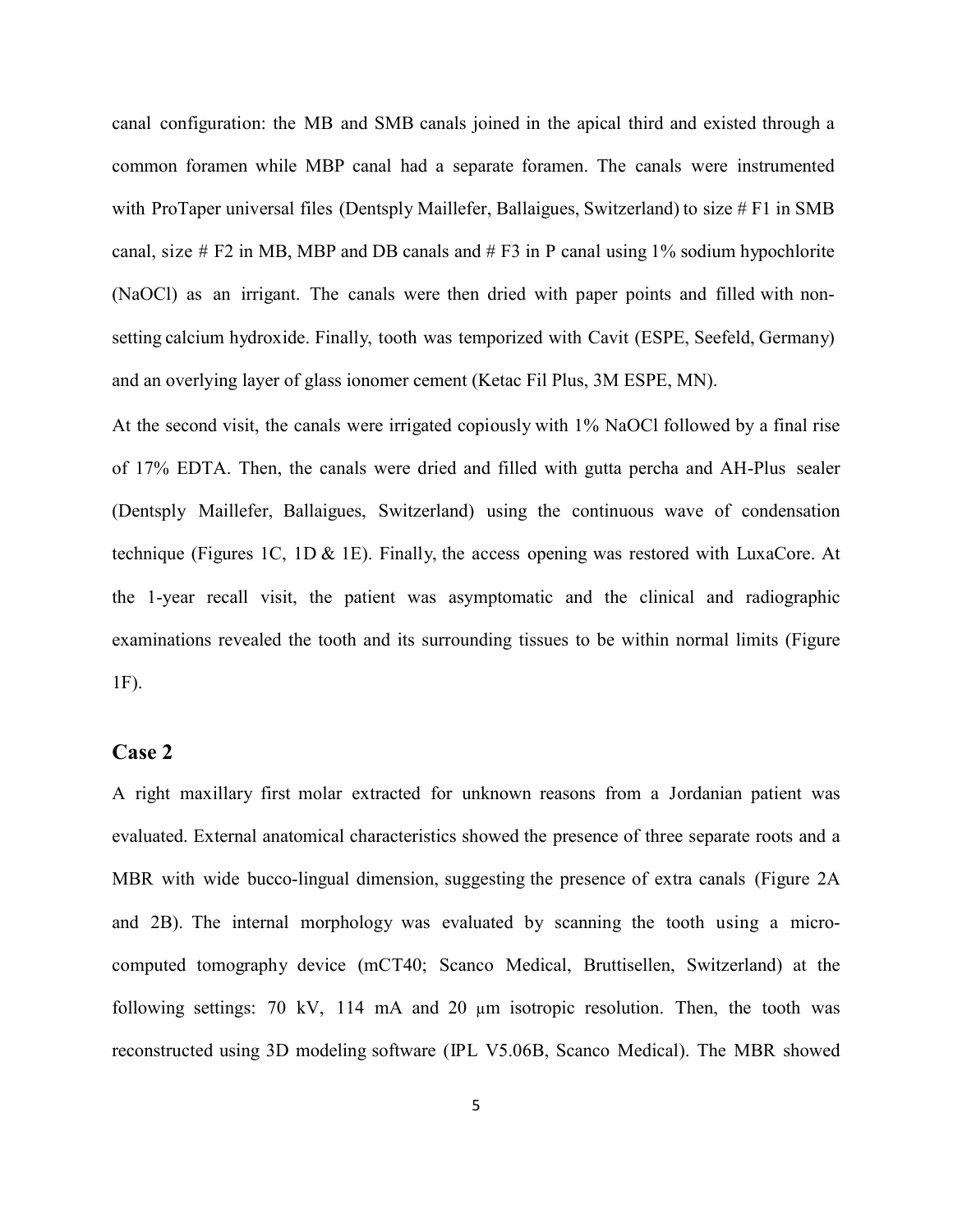a type VIII canal configuration (3-3) while each of the DBR and PR had type I root canal system (Figure 2C).

#### **Literature review**

#### **Search strategy**

The PubMed (http://www.ncbi.nlm.nih.gov/pubmed) and Scopus (http://www.scopus.com) databases (last accessed  $5<sup>th</sup>$  May 2014) were searched for relevant articles using combination of the following search terms: maxillary molars, mesiobuccal root and three root canals. After removal of duplicate articles, the title/abstract of the remaining articles were screened by the two authors for their relevance according to the below inclusion criteria and potential articles were retrieved in full-text. Then, the references list of each article was manually checked for further eligible articles.

#### **Inclusion and exclusion criteria**

Studies that reported three root canals in a single and separate MBR in maxillary molars and published in a peer-reviewed journal were included in the current review. The exclusion criteria were: (1) studies that reported three root canals in more than one MBR (2) studies in which the MBR was fused with other roots.

#### **Data extraction**

Overall, 55 studies (5 clinical, 19 laboratory and 31 case reports [36 teeth]) met the inclusion criteria and were subjected to further analysis (Table 1). From the clinical/laboratory studies (5- 28), the following information was extracted: (1) study author(s); (2) country of the study; (3) the study sample (number of MBRs and the origin of the sample [if mentioned]); (4) the method used to study the internal morphology; (5) the incidence of three-canalled MBR and (6) the root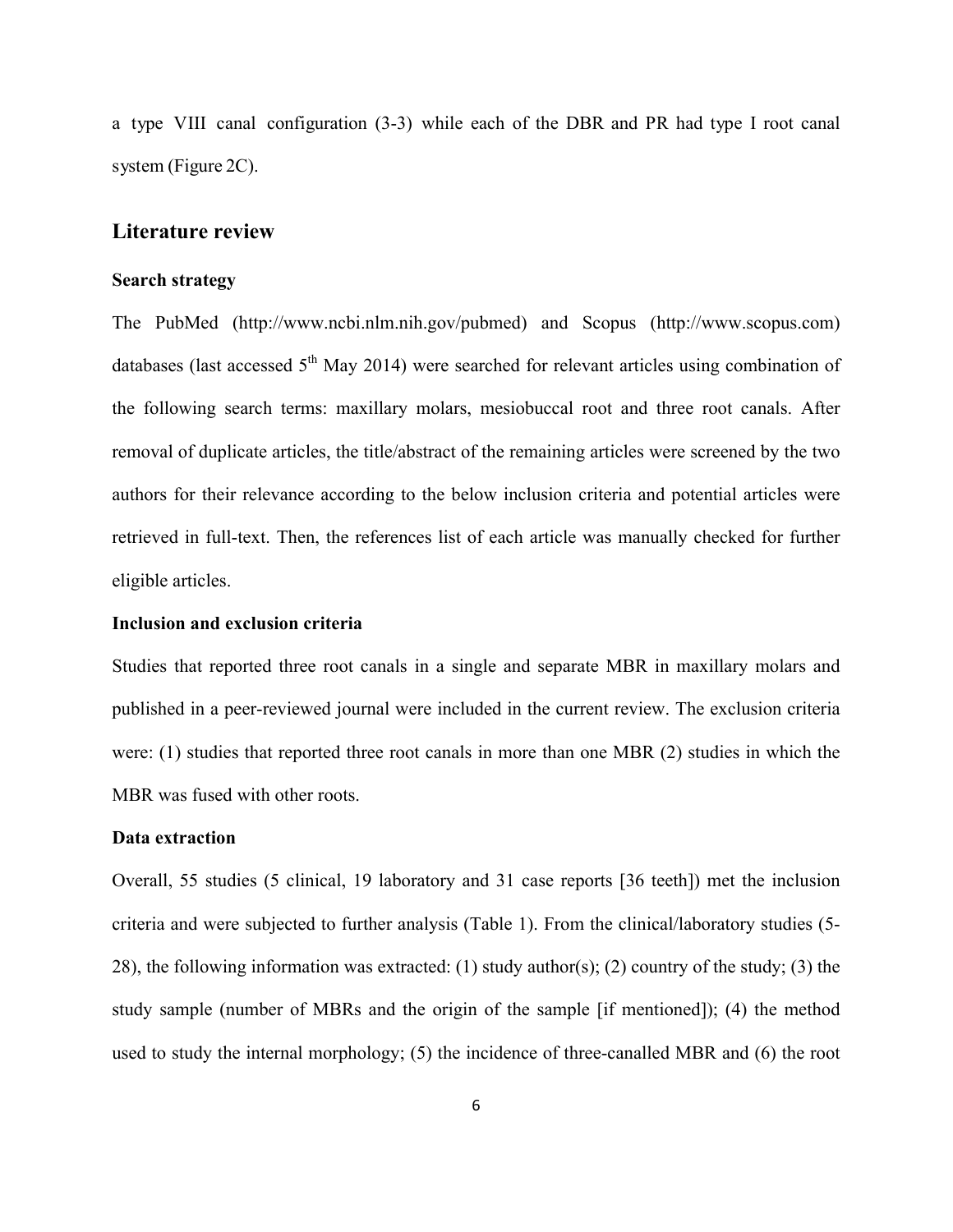canal configurations of MBR according to the Vertucci classification and its variations (Table 2 and 3). For each case report (29-59), the following information were recorded: (1) study author(s); (2) country of the study; (3) the age and gender of the patient; (4) the type  $(1^{st}$  or  $2^{nd}$ molar) and location (right or left) of the treated tooth; (5) the internal root canal morphology (number of canals and their configuration in each root) and (6) the diagnostic tools that were used to detect and/or confirm the presence of extra canals (Table 4).

#### **Discussion**

The first attempt to study the internal morphology of teeth is accredited to Preiswerk (60) who used a canal remodeling technique. Later, several authors including Fischer (61), Hess (62) and Zürcher (63) further investigated the root canal morphology of different teeth groups using a similar technique. Since then, several laboratory and clinical techniques were used to investigate the internal anatomy of teeth. The laboratory methods include root sectioning (1), radiographic examination (64), canal staining and tooth clearing (65), microscopic examination (66) and tooth scanning and three-dimensional reconstruction using micro-computed tomography  $(\mu$ -CT $)$  (19). The clinical techniques include clinical evaluation during root canal treatment (67, 68), retrospective evaluation of patients' records (7), radiographic examination using conventional (6) or advanced radiographic techniques such as cone beam computed tomography (CBCT) (23, 25). The current paper presents 2 cases (one *in vivo* and one *ex vivo*) of maxillary first molars with three mesiobuccal canals. The first case described the clinical management of tooth #16 that had type 3-2 canal configuration in the MBR. The second case presented a  $\mu$ -CT scan and threedimensional reconstruction of tooth#16 with type VIII (3-3) configuration in the MBR.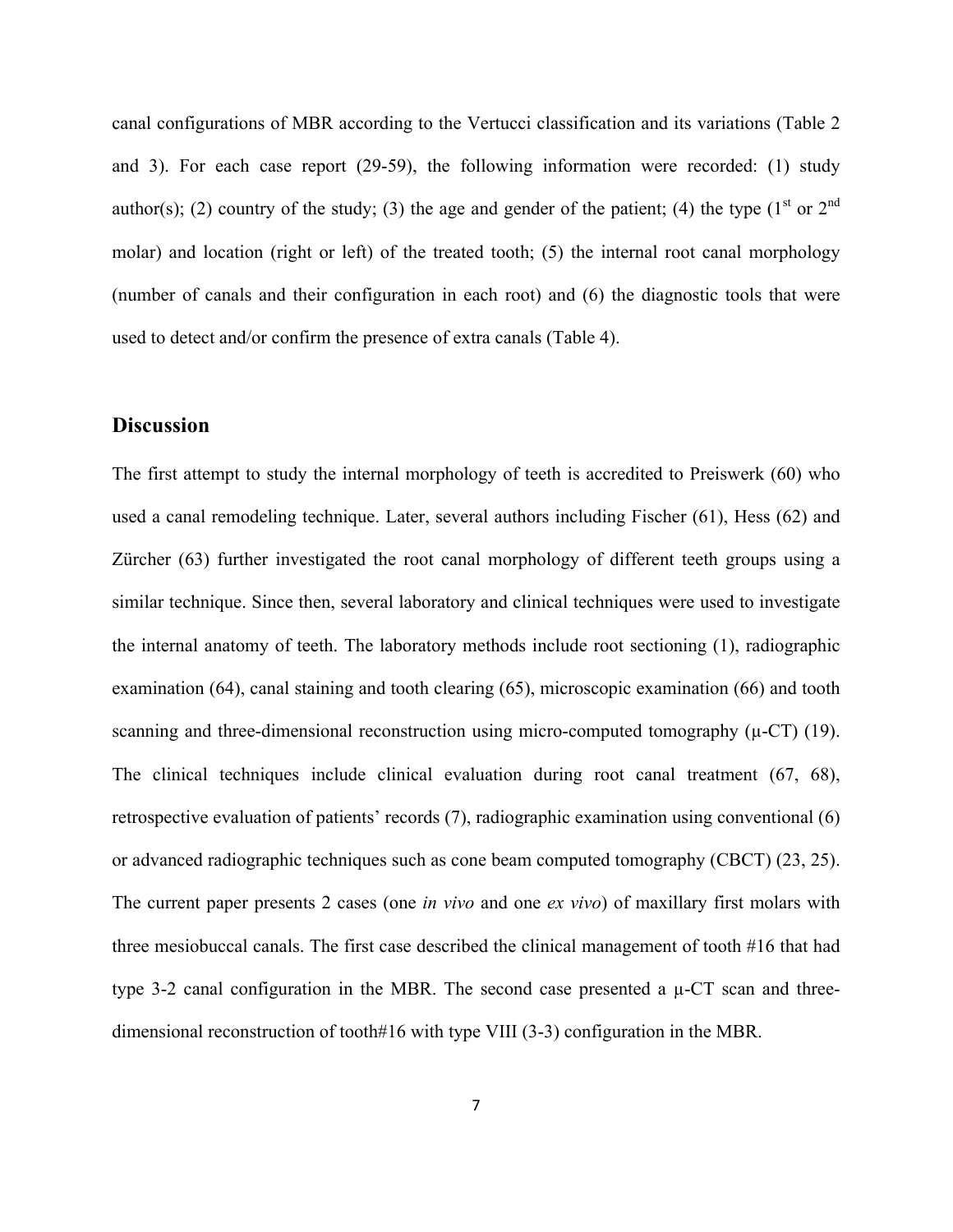#### **Nomenclature of canals**

There is a variation in the literature with respect to the terminology used to describe extra canals in the MBR of maxillary molars (Table 5). To avoid this confusion, Karthikeyan  $\&$ Mahalaxmi (69) suggested naming additional canals in a single root starting from the most buccal canal and heading in a palatal direction. Therefore, the three canals in MBR are referred to as mesiobuccal (MB), second mesiobuccal (SMB) and mesiobuccopalatal (MBP).

#### **Incidence**

Three-canalled MBR have been reported to occur in 0.2 to 12.5%, 0.6 to 4.2% and 1.3 % of first, second and third molars, respectively (Table 2). Overall, the laboratory studies revealed a higher incidence of three canals than the clinical studies (2.3 to 12.5% and 0.2 to 3.4%, respectively). Sert & Bayirli (14) studied the anatomy of 400 maxillary first and second molars in Turkish population and found MBR with three canals in 5 (1.3%) of their specimens. Four of these teeth were extracted from male patients. The majority (28 out of 36) of the clinical cases also reported this anatomic variation in male patients (Table 4). A review of the clinical case reports showed that three-canalled MBR occurred unilaterally with no side predisposition (19 on left side and 15 on right side). Bilateral occurrence of this phenomenon was documented by two reports (53, 54). The patient's age is an important preoperative predictor for detection of extra canals in maxillary molars (70). Table 3 shows that the majority (30 out of 36) of the case reports were documented in patients younger than 40 years, a finding that is consistent with results of previous studies that concluded that patients between 20 and 40 years old had a higher incidence of extra root canals compared to older patients  $(7, 23)$ . It can be assumed that with age, root canals or their orifices may calcify making detection of extra canals more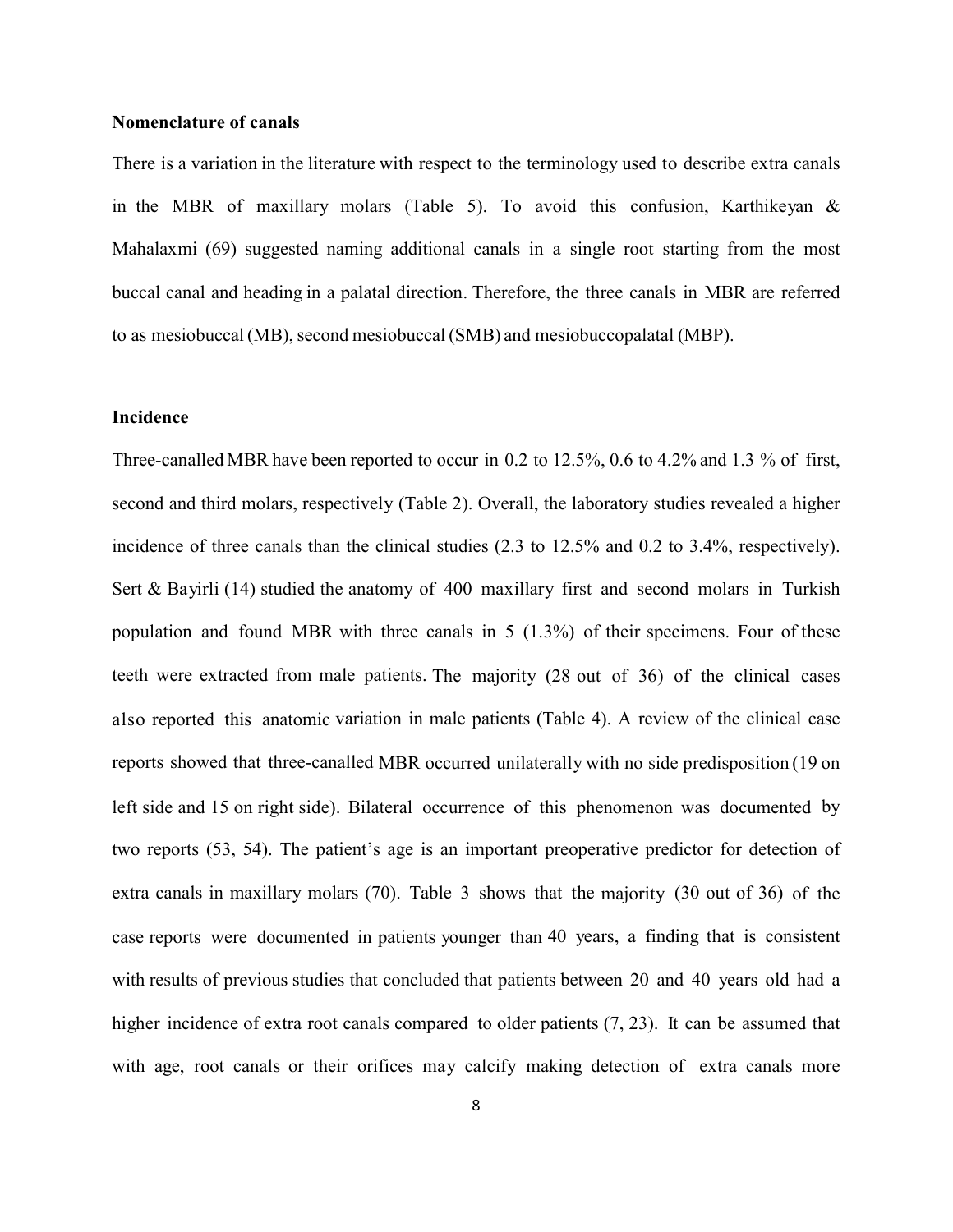difficult  $(9, 70)$ .

#### **Internal morphology**

The internal morphology of three-canalled MBR was investigated by a number of clinical and laboratory studies (Table 3). The most common root canal configurations were types 3-2, 2-3, 1- 3 and 3-3. More complex configurations such 1-2-1-3, 1-2-3-2, 2-3-2-1-2, 2-3-2-3-2 and 3- 2-1- 2-1 have been also reported in some laboratory studies (14, 24, 28). In the clinical case reports, type 3-2 was the predominant configuration and it occurred in three forms (Table 4). The prevalent form was a separate MB canal and joined SMB and MBP canals (29, 31, 32, 32, 35, 36, 38, 40, 43, 48, 49, 51, 52, 57) followed by separate MBP canal and joined MB and SMB canals (37, 41, 47, 54, 58) while one case reported separate SMB canal and joined MB and MBP canals (33). Joining of the two canals occurred either in the apical (29, 31, 32, 40, 57, 58) or middle (36, 37, 41) thirds of the root. Other root canal configurations were also reported including types 3-3 (30, 34, 42, 45, 46), 3-1 (39) and 3-2-1 (44, 59).

The three root canals are usually located on a straight line and the distance between their orifices ranges from 1 to 2 mm (29, 42, 46, 57). Nevertheless, two reports (37, 54) presented clinical cases with unique position of the MBR canals: the MB2 canal was located between MB1 and DB1 canals while the MB3 canal was located midway between the MB and P canals.

Degerness & Bowles (21) compared the root thickness and the dimensions of the 3 canals in cross-sections of 153 MBRs from maxillary first and second molars. They found that the main MB canal was larger and had more taper than the two other canals at all root levels. No differences were noted in the dentin thickness between the mesial and distal surfaces at the apical and middle thirds. However, in the coronal area, the distal wall was significantly thinner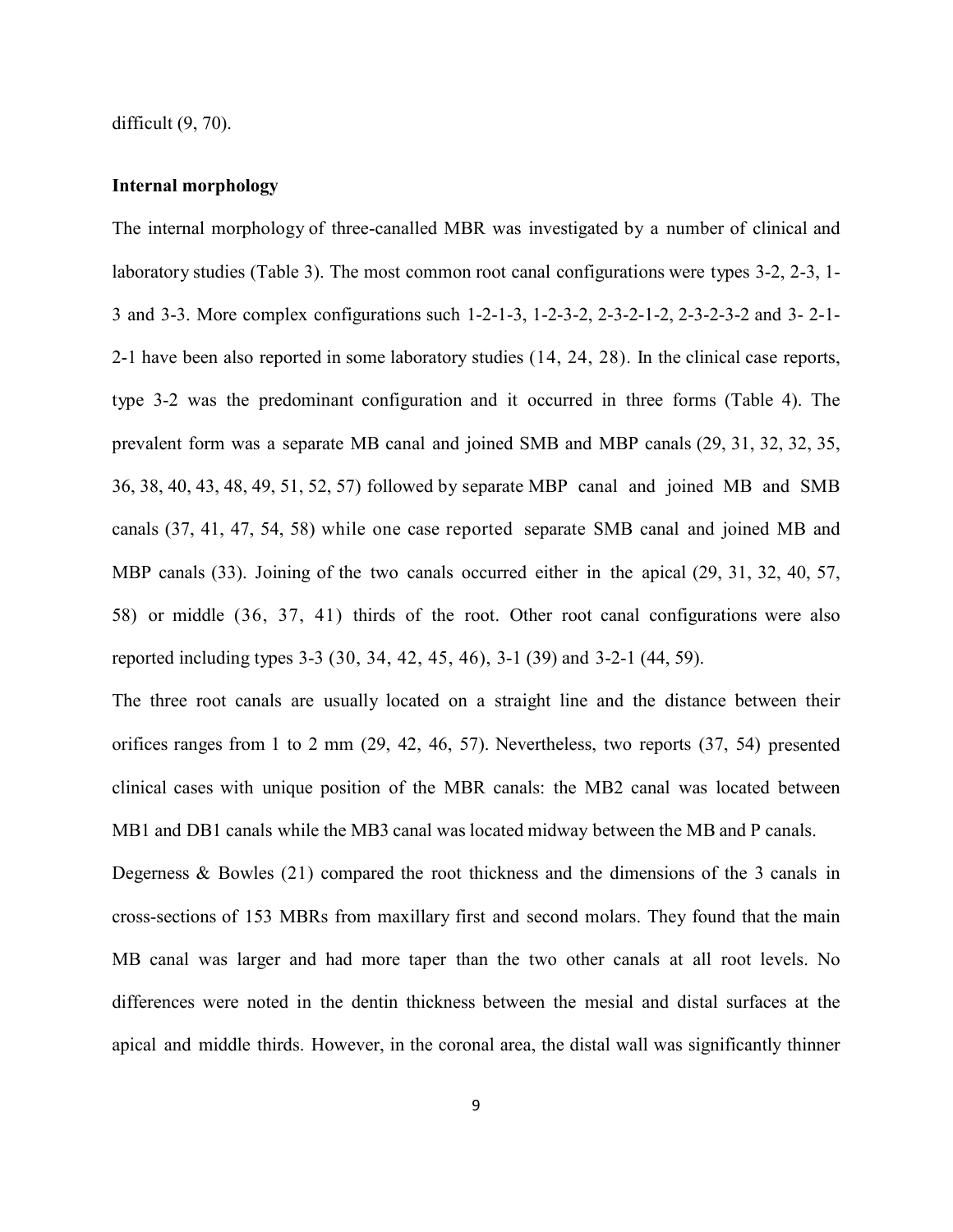than the mesial wall. This "danger zone" should be taken into consideration during canal instrumentation to avoid stripping perforation.

Concurrent anatomic aberrations in maxillary molars with three MB canals have been also reported. These teeth may have extra root canals in DBR (18, 29, 33, 46), PR (51) or both of them (37, 41, 50, 54). Therefore, the clinician should always keep in mind the possibility of having additional canals in other roots of maxillary molars.

#### **Clinical considerations**

The complex root canal system of the MBR represents a constant challenge for the dental practitioners during root canal treatment. Therefore, the clinicians should utilize all the available tools to find and treat all canals to ensure a successful treatment outcome.

Careful examination of preoperative and working radiographs taken at different horizontal angulations is essential to detect extra canals (71). However, additional MB canals are sometimes difficult-to-locate on conventional radiographs due to their small size and superimposition of the main MB canal over them (1). Advanced radiographic techniques such as computed tomography (CT) and cone-beam computed tomography (CBCT) may be also used to detect or confirm the presence of root canal aberrations. These techniques are highly sensitive and allow three-dimensional evaluation of the root canal anatomy (72). However, routine use of CBCT is contraindicated because of the high radiation dose that is incurred (73).

Proper design and preparation of access cavity is of utmost importance to visualize the entire pulp chamber floor and to establish straight line access to canal orifices. When extra canals in the MBR are suspected, the access opening is extended on the mesial side to have a trapezoidal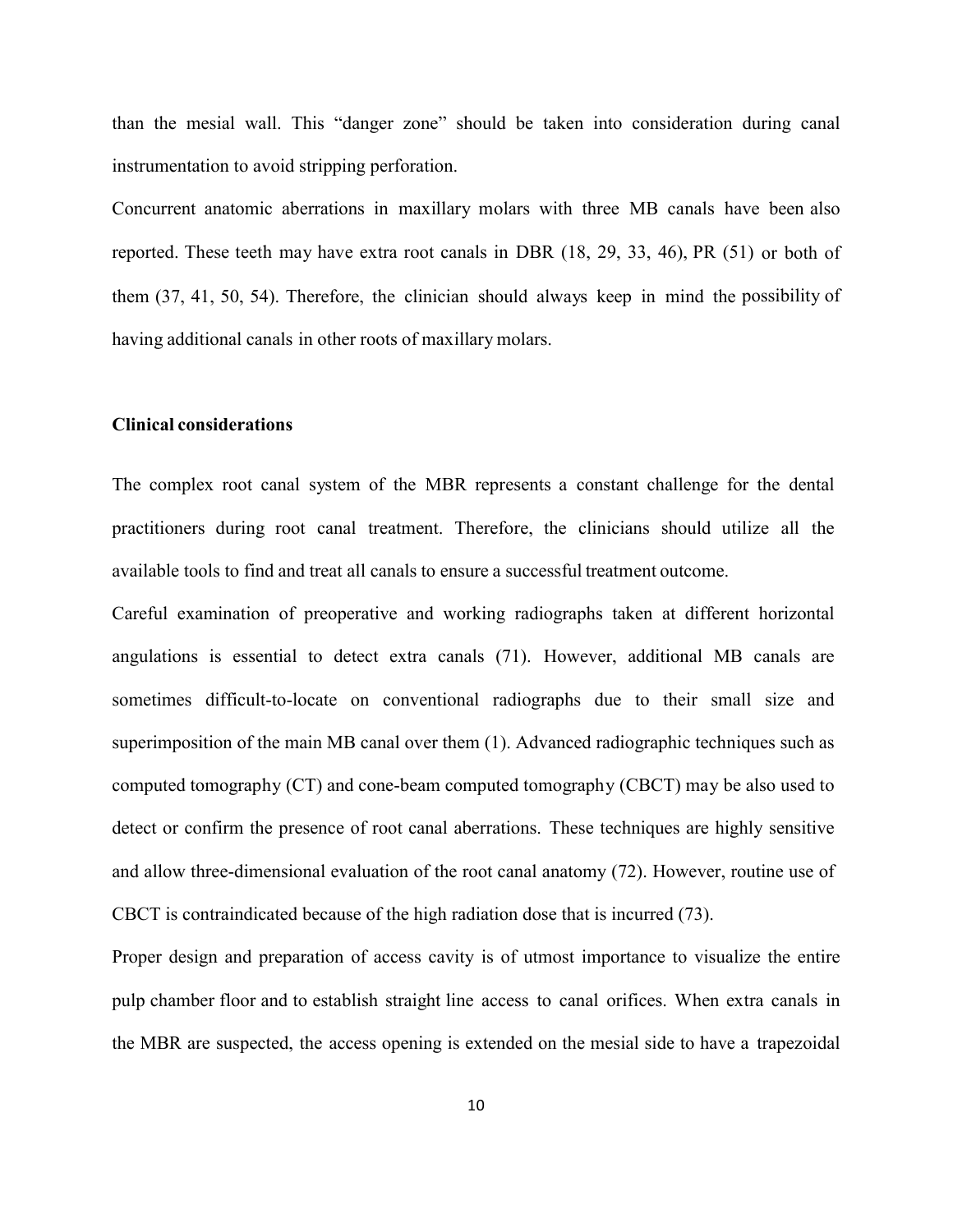rather than a triangular shape (36, 40, 41, 48, 51, 56). Next, the clinician should read the "road map" of the pulpal floor to locate potential canal orifices. This may include exploring the floor with an endodontic explorer (29, 31, 36, 37, 39, 42, 55, 58), troughing the floor with round burs (31, 36) or ultrasonic tips (41, 49, 56). In addition, staining the pulpal floor with a dye, performing the champagne test with sodium hypochlorite, visualizing canal bleeding points are important aids in locating canal orifices (2). In this regard, the use of magnifying tools such as eye loupes and dental operating microscope enhance the vision in the operating field and thus increase the probability of finding extra canals as compared to the naked eye (68). Apart from the aforementioned diagnostic tools, the increased operator experience (74) and longer time spent per appointment (67) play a major role in the detection and management of extra canals.

The clinicians should consider the internal and external morphological features of MBR while planning for surgical and non-surgical root canal treatment. The success of non-surgical treatment depends on sealing all the apical foramina. When three separate canals are present, each canal should be debrided and filled up to its apical end. If all the canals or two of them share a common apical foramen, the canal with direct access to the apex is prepared and obturated to the full working length while the other canal(s) are filled to the junction point. Preparing all canals to the full length is not recommended for two reasons. First, an hourglass preparation will result with the joining point between the canals being more constricted than the apical preparation, leading to voids in the obturation of the apical area below the constriction. Second, fracture of instruments, particularly rotary files, may occur as they traverse the sharp curvature into the common part of the canal (2). In surgical treatment, all the apical foramina and isthmuses apparent on the resected root surface should be adequately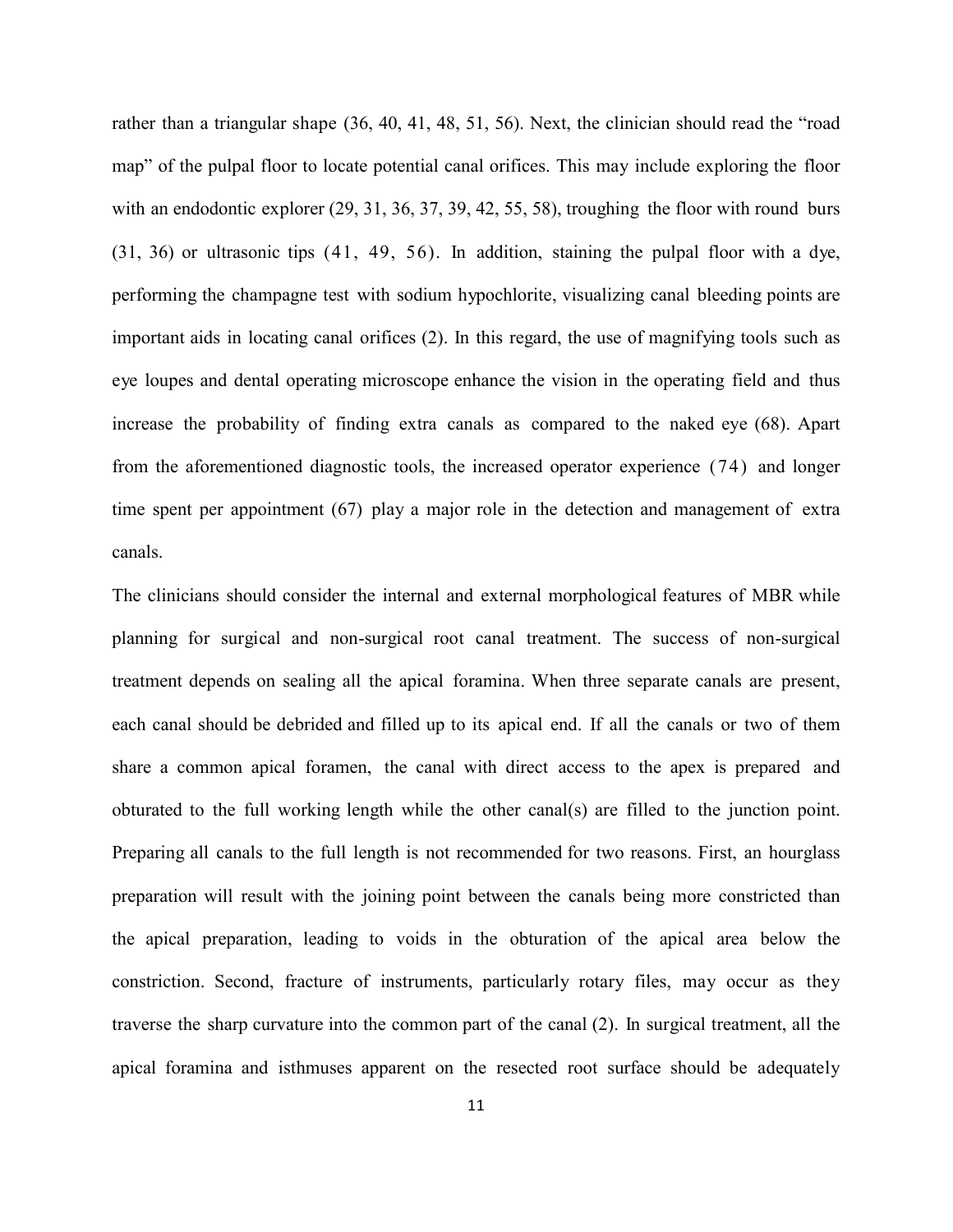prepared and filled (15). The MBR has a wide bucco-lingual dimension and incomplete resection of the root may fail to expose the more palatally located canals. This can be avoided by resecting the root perpendicular to its long axis, stain the root end with a dye and inspect it under magnification to delineate the root outline and apical terminus of all root canals (75). Finally, the relative size of the three MB canals should also be considered. The main MB canal is larger and more tapered than the two other canals; hence, overenalgement of the additional canals should be avoided to prevent unnecessary thinning of the root walls or occurrence of lateral root perforation (21).

### **Conclusions**

Although the incidence of three root canals in a single MBR in maxillary molars is low, this anatomic variation must be considered while performing surgical and non-surgical root canal treatment of these teeth. The clinicians should always assume the presence of extra canals and utilize all the clinical and radiographic diagnostic tools to locate and treat them.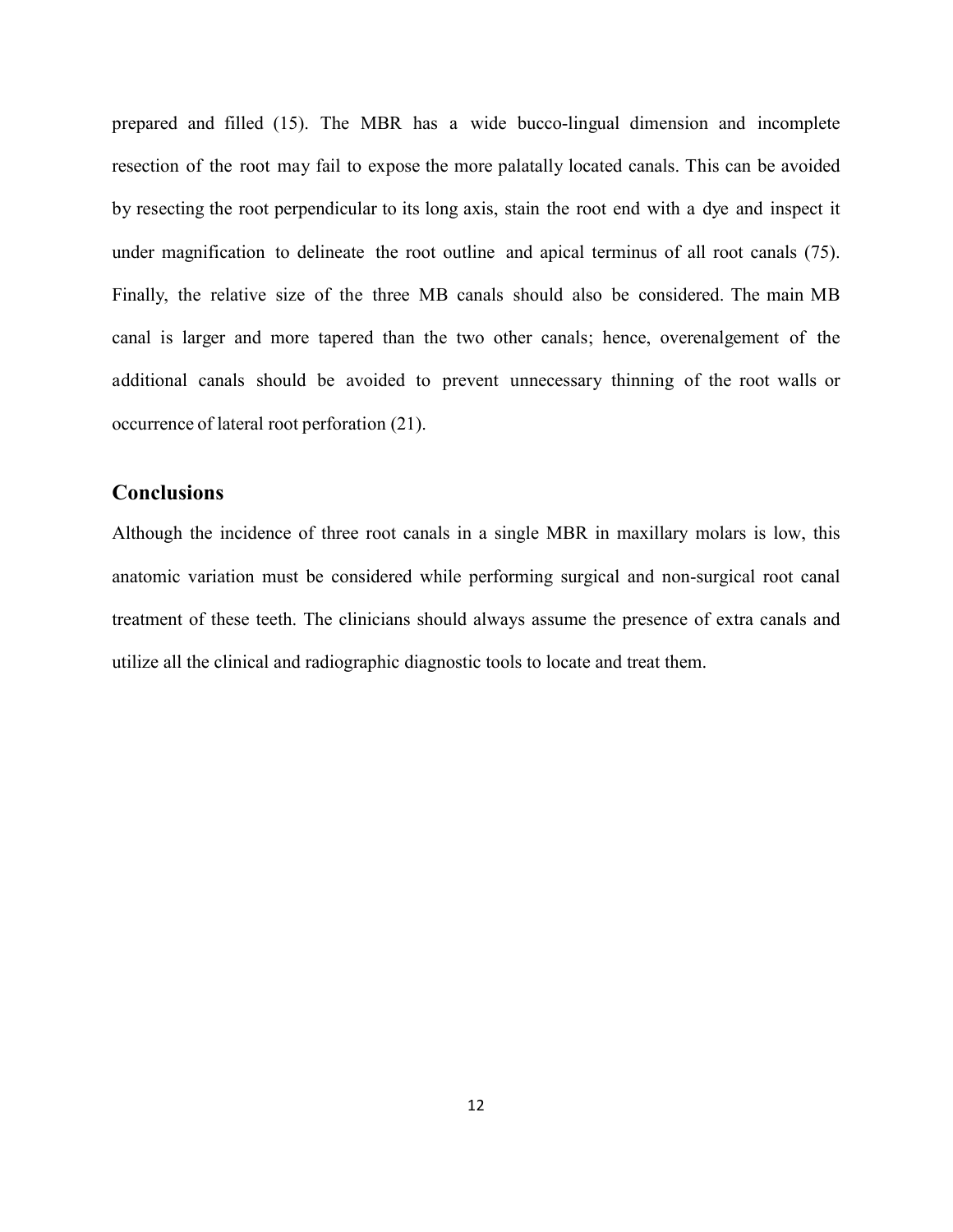#### **References**

- (1) Weine FS, Healey HJ, Gerstein H, Evanson L. Canal configuration in the mesiobuccal root of the maxillary first molar and its endodontic significance. Oral Surg Oral Med Oral Pathol 1969;28:419-25.
- (2) Vertucci FJ. Root canal morphology and its relationship to endodontic procedures. Endo Topics 2005;10:3-29.
- (3) Cleghorn BM, Christie WH, Dong CC. Root and root canal morphology of the human permanent maxillary first molar: a literature review. J Endod 2006;32:813-21.
- (4) Nelson S, Ash M, eds. *Wheeler's dental anatomy, physiology and occlusion*, 9<sup>th</sup> ed. Philadelphia: Saunders; 2010.
- (5) Acosta Vigouroux SA, Trugeda Bosaans SA. Anatomy of the pulp chamber floor of the permanent maxillary first molar. J Endod 1978;4:214-9.
- (6) Hartwell G, Bellizzi R. Clinical investigation of in vivo endodontically treated mandibular and maxillary molars. J Endod 1982;8:555-7.
- (7) Neaverth EJ, Kotler LM, Kaltenbach RF. Clinical investigation (in vivo) of endodontically treated maxillary first molars. J Endod 1987;13:506-12.
- (8) Kulild JC, Peters DD. Incidence and configuration of canal systems in the mesiobuccal root of maxillary first and second molars. J Endod 1990;16:311-7.
- (9) Thomas RP, Moule AJ, Bryant R. Root canal morphology of maxillary permanent first molar teeth at various ages. Int Endod J 1993;26:257-67.
- (10) Çalişkan MK, Pehlivan Y, Sepetçioğlu F, Türkün M, Tuncer SS. Root canal morphology of human permanent teeth in a Turkish population. J Endod 1995;21:200-4.
- (11) Al Shalabi RM, Omer OE, Glennon J, Jennings M, Claffey NM. Root canal anatomy of maxillary first and second permanent molars. Int Endod J 2000;33:405-14.
- (12) Ng YL, Aung TH, Alavi A, Gulabivala K. Root and canal morphology of Burmese maxillary molars. Int Endod J 2001;34:620-30.
- (13) Alavi AM, Opasanon A, Ng YL, Gulabivala K. Root and canal morphology of Thai maxillary molars. Int Endod J 2002;35:478-85.
- (14) Sert S, Bayirli GS. Evaluation of the root canal configurations of the mandibular and maxillary permanent teeth by gender in the Turkish population. J Endod 2004;30:391-8.
- (15) von Arx T. Frequency and type of canal isthmuses in first molars detected by endoscopic inspection during periradicular surgery. Int Endod J 2005;38:160-8.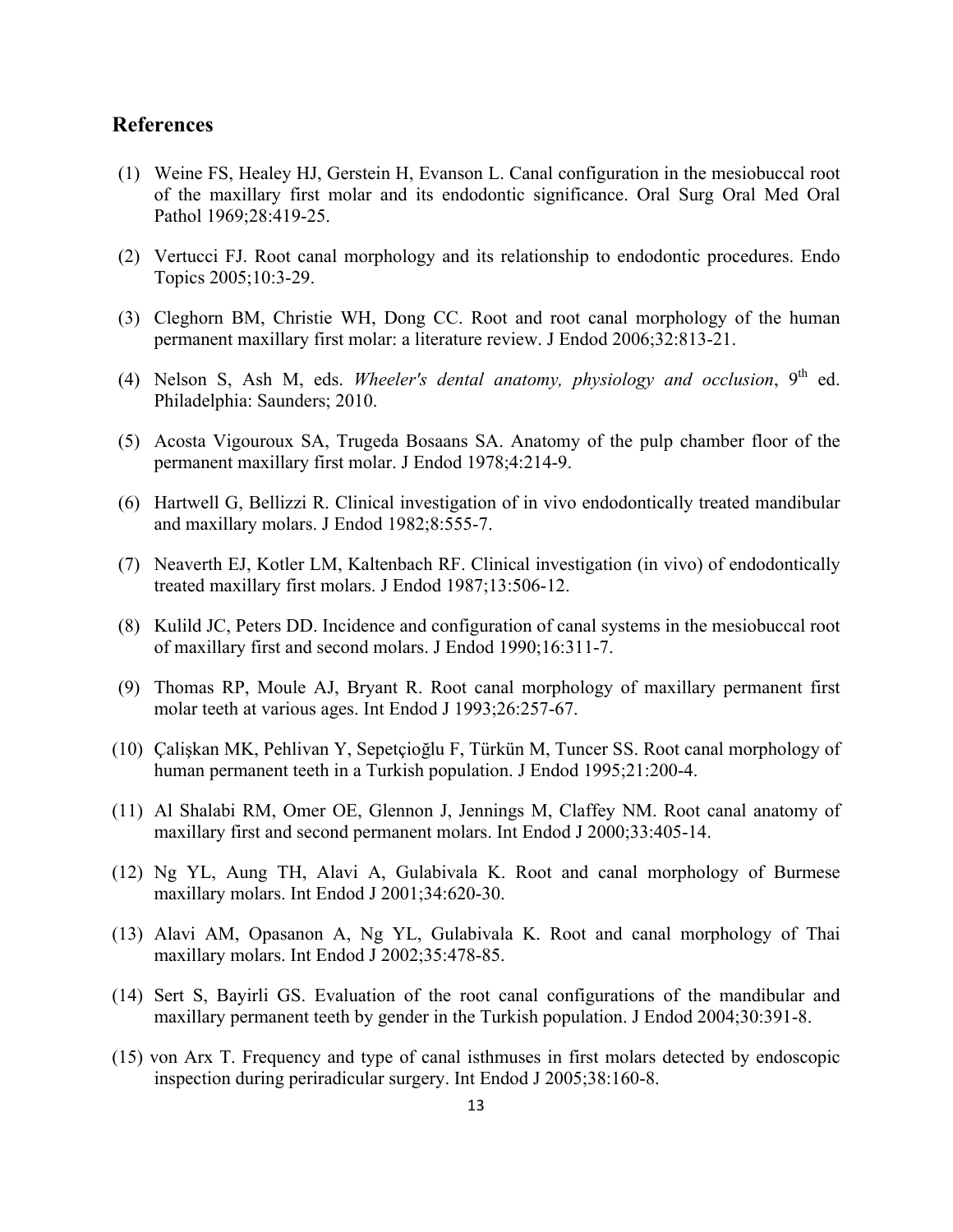- (16) Yoshioka T, Kikuchi I, Fukumoto Y, Kobayashi C, Suda H. Detection of the second mesiobuccal canal in mesiobuccal roots of maxillary molar teeth ex vivo. Int Endod J 2005;38:124-8.
- (17) Rwenyonyi CM, Kutesa AM, Muwazi LM, Buwembo W. Root and canal morphology of maxillary first and second permanent molar teeth in a Ugandan population. Int Endod J 2007;40:679-83.
- (18) Baratto Filho F, Zaitter S, Haragushiku GA, de Campos EA, Abuabara A, Correr GM. Analysis of the internal anatomy of maxillary first molars by using different methods. J Endod 2009;35:337-42.
- (19) Park JW, Lee JK, Ha BH, Choi JH, Perinpanayagam H. Three-dimensional analysis of maxillary first molar mesiobuccal root canal configuration and curvature using microcomputed tomography. Oral Surg Oral Med Oral Pathol Oral Radiol Endod 2009;108:437- 42.
- (20) Beljic-Ivanovic K, Teodorovic N. Morphological characteristics of mesiobuccal root canals of the first maxillary molars. Srp Arh Celok Lek 2010;138:414-9.
- (21) Degerness RA, Bowles WR. Dimension, anatomy and morphology of the mesiobuccal root canal system in maxillary molars. J Endod 2010;36:985-9.
- (22) Neelakantan P, Subbarao C, Ahuja R, Subbarao CV, Gutmann JL. Cone-beam computed tomography study of root and canal morphology of maxillary first and second molars in an Indian population. J Endod 2010;36:1622-7.
- (23) Zheng QH, Wang Y, Zhou XD, Wang Q, Zheng GN, Huang DM. A cone-beam computed tomography study of maxillary first permanent molar root and canal morphology in a Chinese population. J Endod 2010;36:1480-4.
- (24) Gu Y, Lee JK, Spangberg LS, Lee Y, Park CM, Seo DG, et al. Minimum-intensity projection for in-depth morphology study of mesiobuccal root. Oral Surg Oral Med Oral Pathol Oral Radiol Endod 2011;112:671-7.
- (25) Lee JH, Kim KD, Lee JK, Park W, Jeong JS, Lee Y, et al. Mesiobuccal root canal anatomy of Korean maxillary first and second molars by cone-beam computed tomography. Oral Surg Oral Med Oral Pathol Oral Radiol Endod 2011;111:785-91.
- (26) Verma P, Love RM. A Micro CT study of the mesiobuccal root canal morphology of the maxillary first molar tooth. Int Endod J 2011;44:210-7.
- (27) Kim Y, Lee SJ, Woo J. Morphology of maxillary first and second molars analyzed by cone-beam computed tomography in a korean population: variations in the number of roots and canals and the incidence of fusion. J Endod 2012;38:1063-8.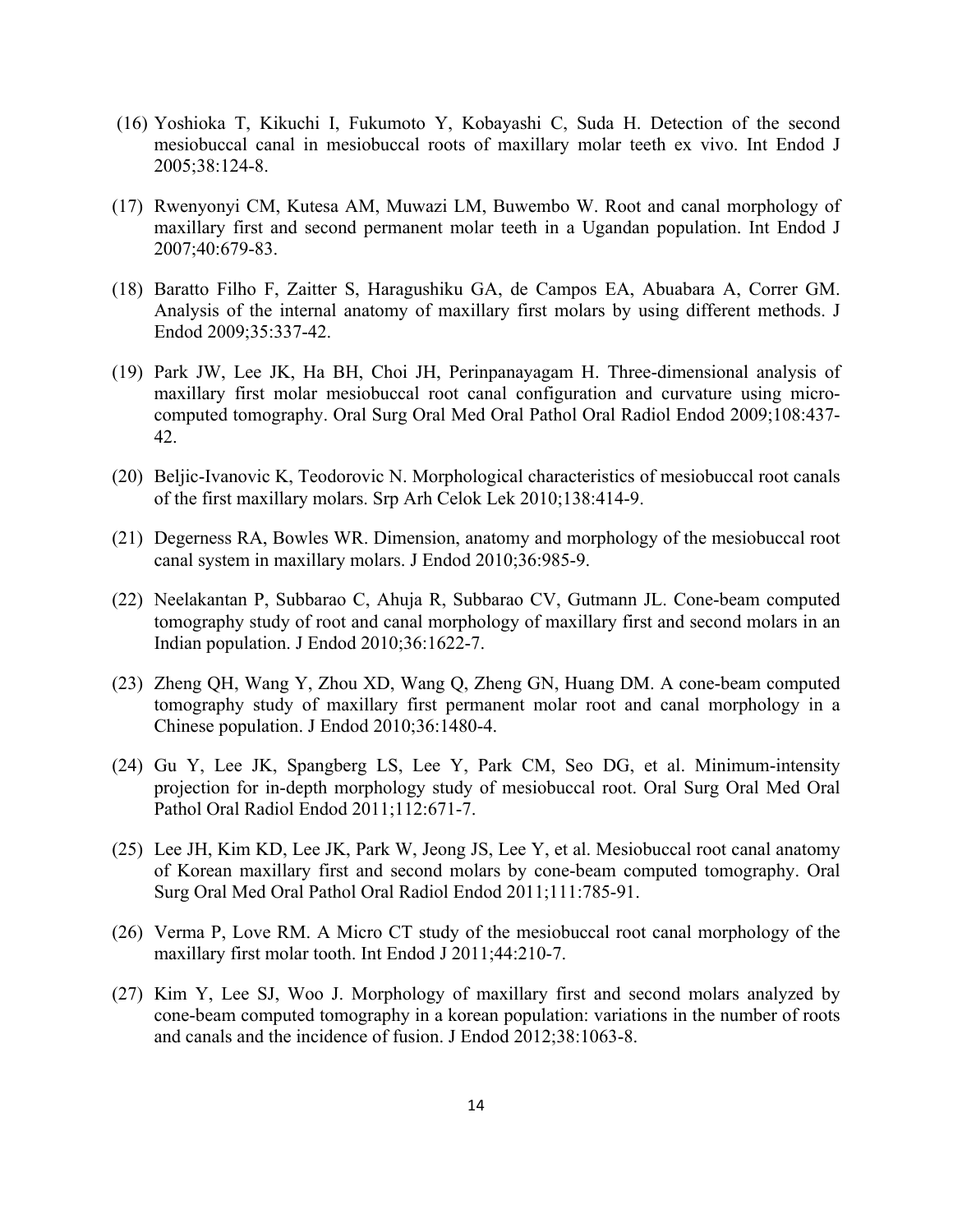- (28) Kim Y, Chang SW, Lee JK, Chen IP, Kaufman B, Jiang J, et al. A micro-computed tomography study of canal configuration of multiple-canalled mesiobuccal root of maxillary first molar. Clin Oral Investig 2013;17:1541-6.
- (29) Martinez-Berna A, Ruiz-Badanelli P. Maxillary first molars with six canals. J Endod 1983;9:375-81.
- (30) Beatty RG. A five-canal maxillary first molar. J Endod 1984;10:156-7.
- (31) Ferguson DB, Kjar KS, Hartwell GR. Three canals in the mesiobuccal root of a maxillary first molar: a case report. J Endod 2005;31:400-2.
- (32) Favieri A, Barros FG, Campos LC. Root canal therapy of a maxillary first molar with five root canals: case report. Braz Dent J 2006;17:75-8.
- (33) Ibrahim S. An unusual maxillary first molar with six canals: a case report. Lebanese Society of Endodontology 2009 [Available from: URL: http://www.lselebanon.org/new/morecases.asp?vacancyid=22].
- (34) Stöckl G. Conventional endodontic retreatment of a maxillary first molar with three separate canals and four separate points of exit in the mesiobuccal root. ENDO (Lond Engl) 2009;3:43-8.
- (35) Chopra V, Sachdev V. Root canal therapy of a maxillary first molar with five root canals: Case report. Indian J Dent Sci 2010;2:46-8.
- (36) Garg AK, Tewari RK, Kumar A, Agrawal N. Endodontic treatment of a maxillary first molar having three mesiobuccal canals with the aid of spiral computed tomography: a case report. J Oral Sci 2010;52:495-9.
- (37) Kottoor J, Velmurugan N, Sudha R, Hemamalathi S. Maxillary first molar with seven root canals diagnosed with cone-beam computed tomography scanning: a case report. J Endod 2010;36:915-21.
- (38) Prabu M, Ravishanker PV, Subba Rao C. Three canals in the mesiobuccal root of a maxillary first molar: a case report. Internet J Dent Sci 2010; 8.
- (39) Ayranci LB, Arslan H, Topcuoglu HS. Maxillary first Molar with three canal orifices in MesioBuccal root. J Conserv Dent 2011;14:436-7.
- (40) Chourasia HR, Singh MP, Agrawal M, Kirshna A. Maxillary First Molar with Three Canals in Mesiobuccal Root - A Case Report. PJSR 2011;4:58-60.
- (41) Kottoor J, Velmurugan N, Surendran S. Endodontic management of a maxillary first molar with eight root canal systems evaluated using cone-beam computed tomography scanning: a case report. J Endod 2011;37:715-9.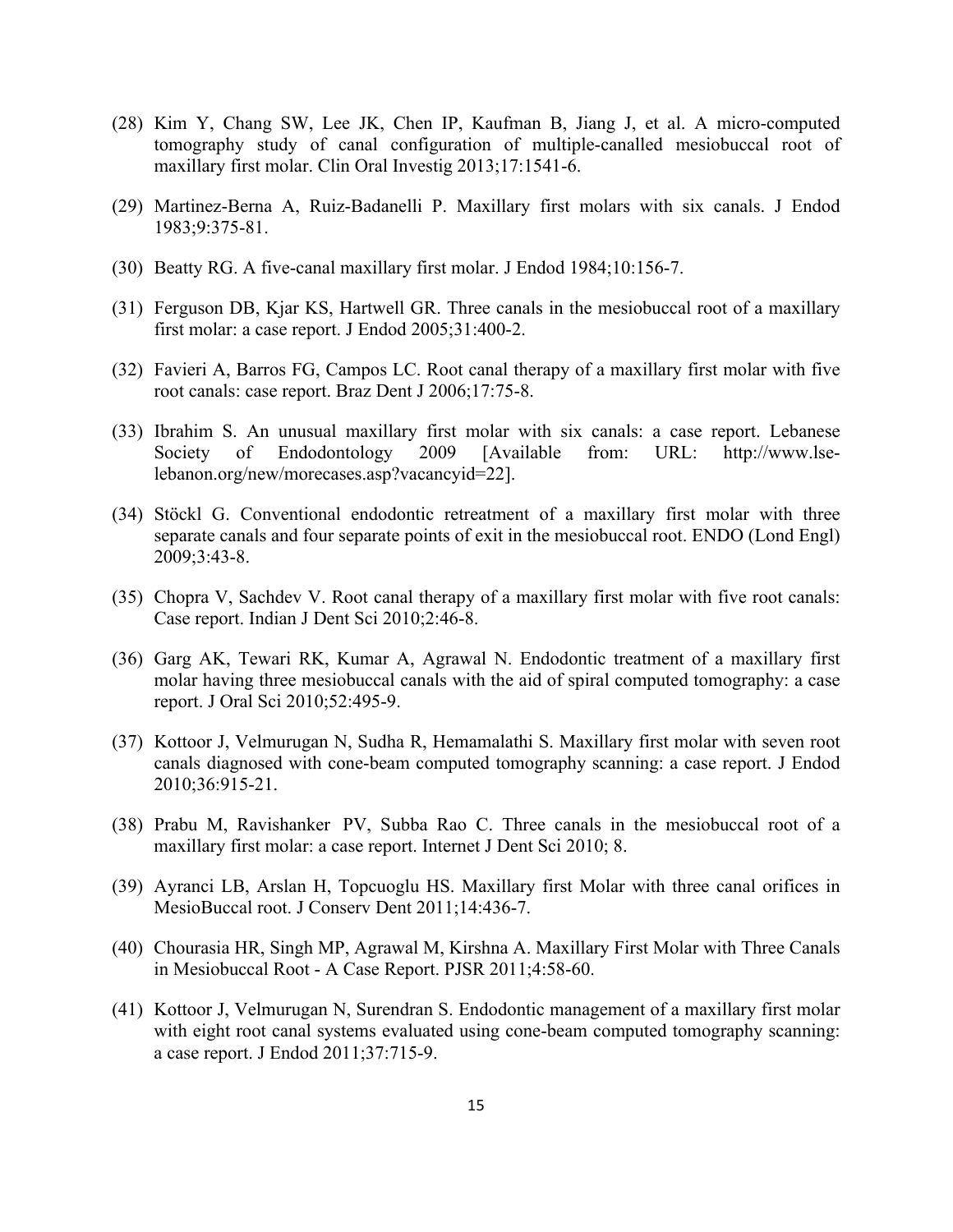- (42) Ma L, Yu J, Sun JJ. Maxillary first molar with three mesiobuccal root canals: a case report. Hua Xi Kou Qiang Yi Xue Za Zhi 2011;29:102-3.
- (43) Zhang P, Mao LS. Left maxillary first molar with three mesiobuccal canals: a case report. Beijing Da Xue Xue Bao 2011;43:919-20.
- (44) Ahmed HMA, Saini D. Management of a maxillary first molar tooth with unusual mesiobuccal root anatomy. Arch Orofac Sci 2012;7:101-6.
- (45) Bahammam LA. Maxillary first molar with three mesiobuccal root canals: a case report. JKAU: Med. Sci. 2012;19:99-108.
- (46) Chandra SMS, Rao BKR, Narang K, Parthasarthy B. Aberrations in root canals in maxillary first molars confirmed with helical computed tomography - case reports. AOSR 2012;2:77-82.
- (47) Islam MA, Alam MS. Five root canals for a maxillary first molar tooth a case report. BSMMUJ 2012;5:61-4.
- (48) Kakkar P, Singh A. Maxillary first molar with three mesiobuccal canals confirmed with spiral computer tomography. J Clin Exp Dent 2012;4:e256-e259.
- (49) Pais ASG, Fontana CE, De Martin AS, de Carvalho EB, Bueno CES. Location of three canals in the mesiobuccal root of the maxillary first molar. RSBO 2012;9:322-7.
- (50) Horatti P, Jituri SR, Kidiyoor KH. Non-surgical endodontic treatment of maxillary permanent first molar with three canals in mesiobuccal root: A case report. Endodontology 2012;25:125-8.
- (51) Kaushik M, Mehra N. Maxillary first molars with six canals diagnosed with the aid of cone beam computed tomography: a report of two cases. Case Rep Dent 2013;2013:406923.
- (52) Martins JNR, Baharestani M. Root canal treatment of the maxillary first molar with three root canals in the mesiobuccal root: Two case reports. ENDO (Lond Engl) 2013;7:141-6.
- (53) Badole GP, Warhadpande MM, Shenoi PR, Lachure C, Badole SG. A rare root canal configuration of bilateral maxillary first molar with 7 root canals diagnosed using conebeam computed tomographic scanning: a case report. J Endod 2014;40:296-301.
- (54) Kumar R. Report of a rare case: a maxillary first molar with seven canals confirmed with cone-beam computed tomography. Iran Endod J 2014;9:153-7.
- (55) Shrivastava R, Barnwal HC, Chandra A, Wadhwani KK. Unusual pathways of pulp case report. J Conserv Dent 2011;8:67-70.
- (56) Gusiyska A. Endodontic treatment of a second maxillary molar with five root canals a case report. Journal of IMAB 2009;15:119-21.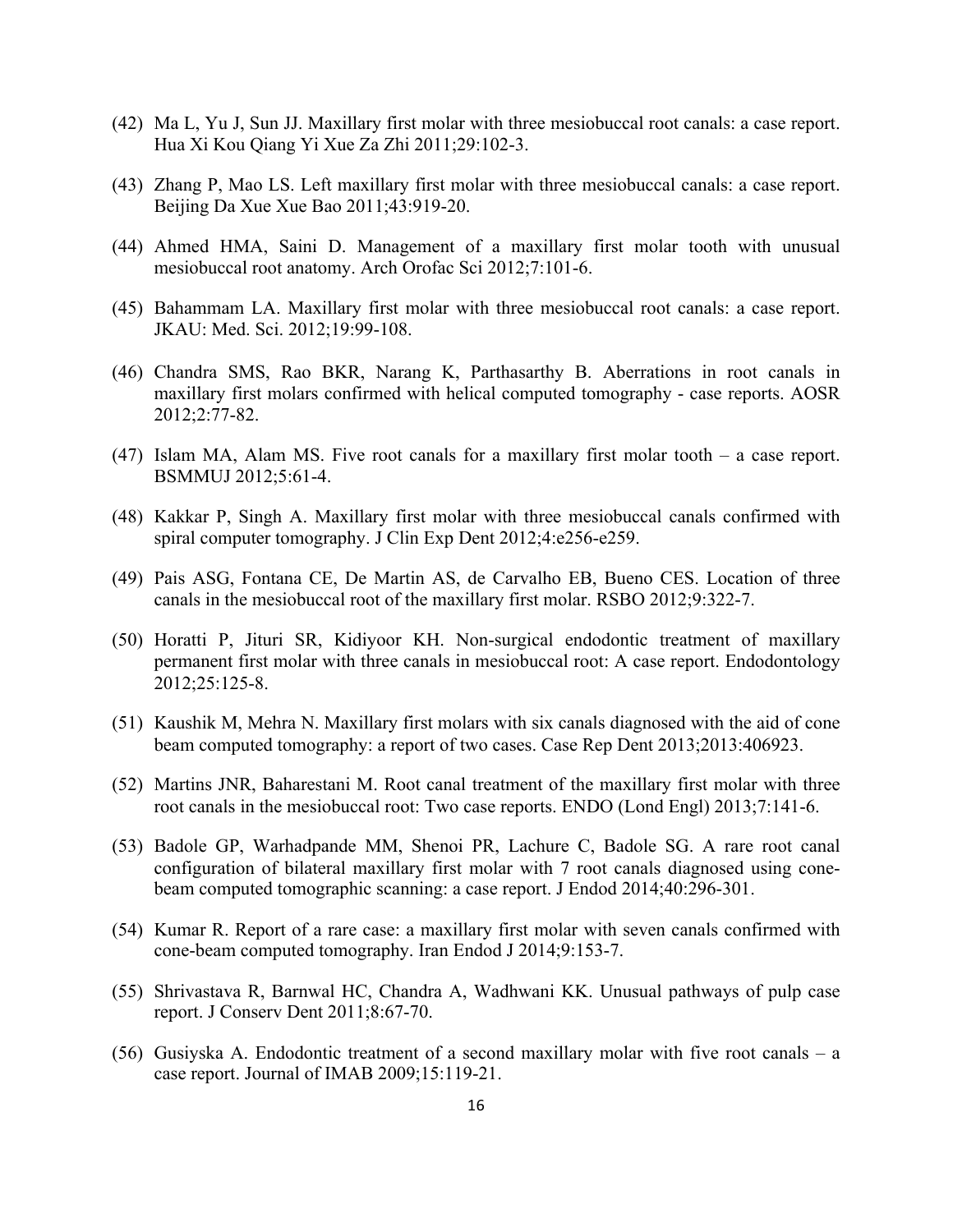- (57) Ozcan E, Aktan AM, Ari H. A case report: Unusual anatomy of maxillary second molar with 3 mesiobuccal canals. Oral Surg Oral Med Oral Pathol Oral Radiol Endod 2009;107:e43-e46.
- (58) Zhao J, Li Y, Yang ZW, Wang W, Meng Y. Three-dimensional computed topography analysis of a patient with an unusual anatomy of the maxillary second and third molars. Int J Oral Sci 2011;3:225-8.
- (59) Arora A, Acharya SR, Saraswathi MV, Sharma P, Ather A. Dilemmas pertaining to three canals in the mesiobuccal root of a maxillary second molar: a case report. Restor Dent Endod 2013;38:172-7.
- (60) Preiswerk G. Die Pulpaamputation, eine klinische, pathohistologische und bakteriologische Studie. Österreichisch-Ungarische Vierteljahresshrift für Zahnheilkunde 1901;17:145-220.
- (61) Fischer G. Über die feinere Anatomie der Würzelkanäle menschlicher Zähne, Vorläufige Mitteilung. Deutsche Monatsschrift für Zahnheilkunde 1907;25:544-52.
- (62) Hess W. Zur Anatomie Wurzelkanäle des menschlichen Gebisses mit Berücksichtigung der feinen Verzweigungen am Foramen apicale. Schweizerische Vierteljahresschrift für Zahnheilkunde 1917;1:1-53.
- (63) Zürcher E. Zur Anatomie der Wurzelkanäle des menschlichen Milchgebisses und der 6 Jahr = Molaren Universität Zürich; 1922.
- (64) Pineda F, Kuttler Y. Mesiodistal and buccolingual roentgenographic investigation of 7,275 root canals. Oral Surg Oral Med Oral Pathol 1972;33:101-10.
- (65) Vertucci FJ. Root canal anatomy of the human permanent teeth. Oral Surg Oral Med Oral Pathol 1984;58:589-99.
- (66) Gilles J, Reader A. An SEM investigation of the mesiolingual canal in human maxillary first and second molars. Oral Surg Oral Med Oral Pathol 1990;70:638-43.
- (67) Stropko JJ. Canal morphology of maxillary molars: clinical observations of canal configurations. J Endod 1999;25:446-50.
- (68) Buhrley LJ, Barrows MJ, BeGole EA, Wenckus CS. Effect of magnification on locating the MB2 canal in maxillary molars. J Endod 2002;28:324-7.
- (69) Karthikeyan K, Mahalaxmi S. New nomenclature for extra canals based on four reported cases of maxillary first molars with six canals. J Endod 2010;36:1073-8.
- (70) Iqbal M, Fillmore E. Preoperative predictors of number of root canals clinically detected in maxillary molars: a PennEndo Database study. J Endod 2008;34:413-6.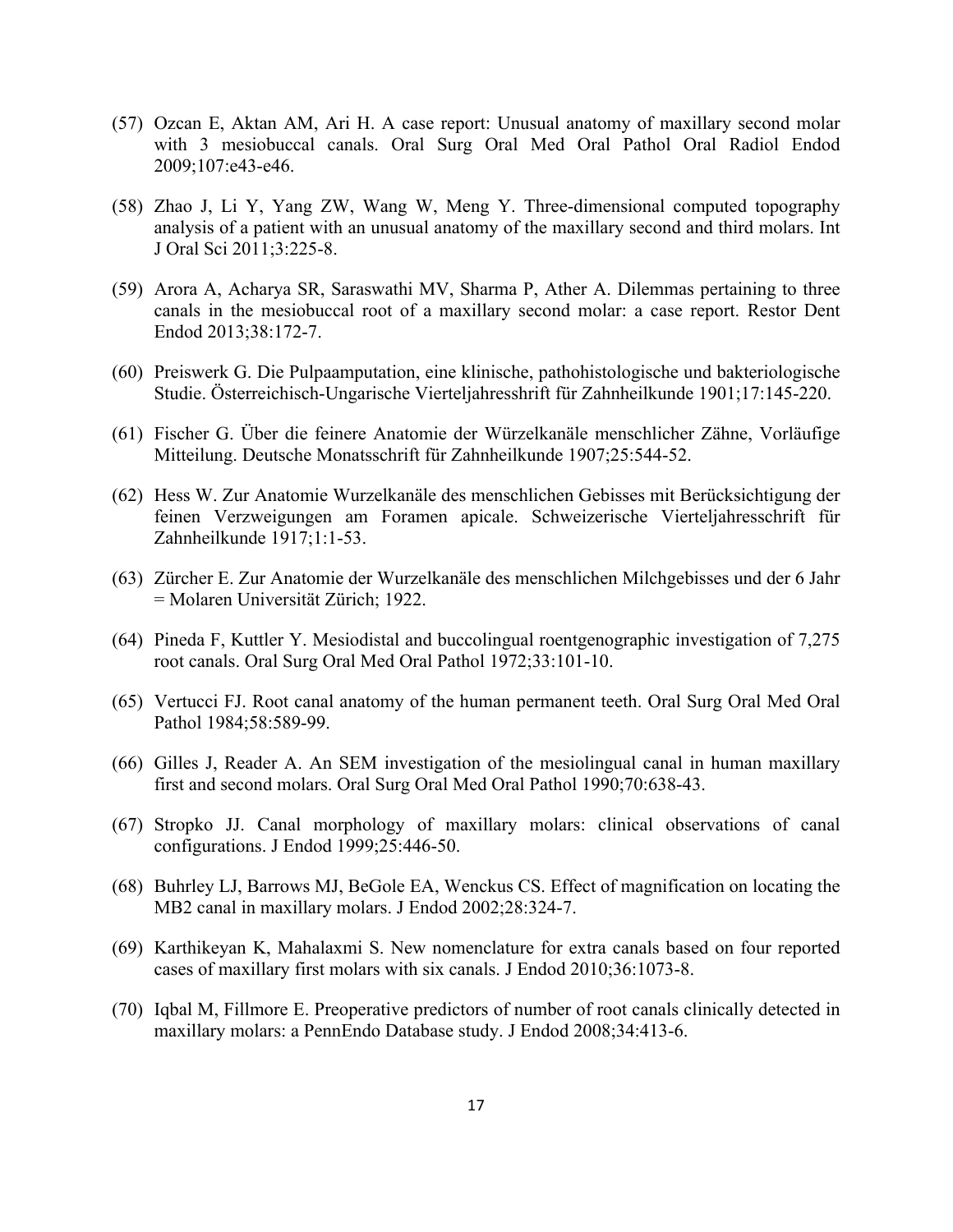- (71) Fava LR, Dummer PM. Periapical radiographic techniques during endodontic diagnosis and treatment. Int Endod J 1997;30:250-61.
- (72) Patel S, Dawood A, Whaites E, Pitt FT. New dimensions in endodontic imaging: part 1. Conventional and alternative radiographic systems. Int Endod J 2009;42:447-62.
- (73) Patel S, Durack C, Abella F, Roig M, Shemesh H, Lambrechts P, et al. European Society of Endodontology position statement: the use of CBCT in endodontics. Int Endod J 2014;47:502-4.
- (74) Corcoran J, Apicella MJ, Mines P. The effect of operator experience in locating additional canals in maxillary molars. J Endod 2007;33:15-7.
- (75) Kim S, Kratchman S. Modern endodontic surgery concepts and practice: a review. J Endod 2006;32:601-23.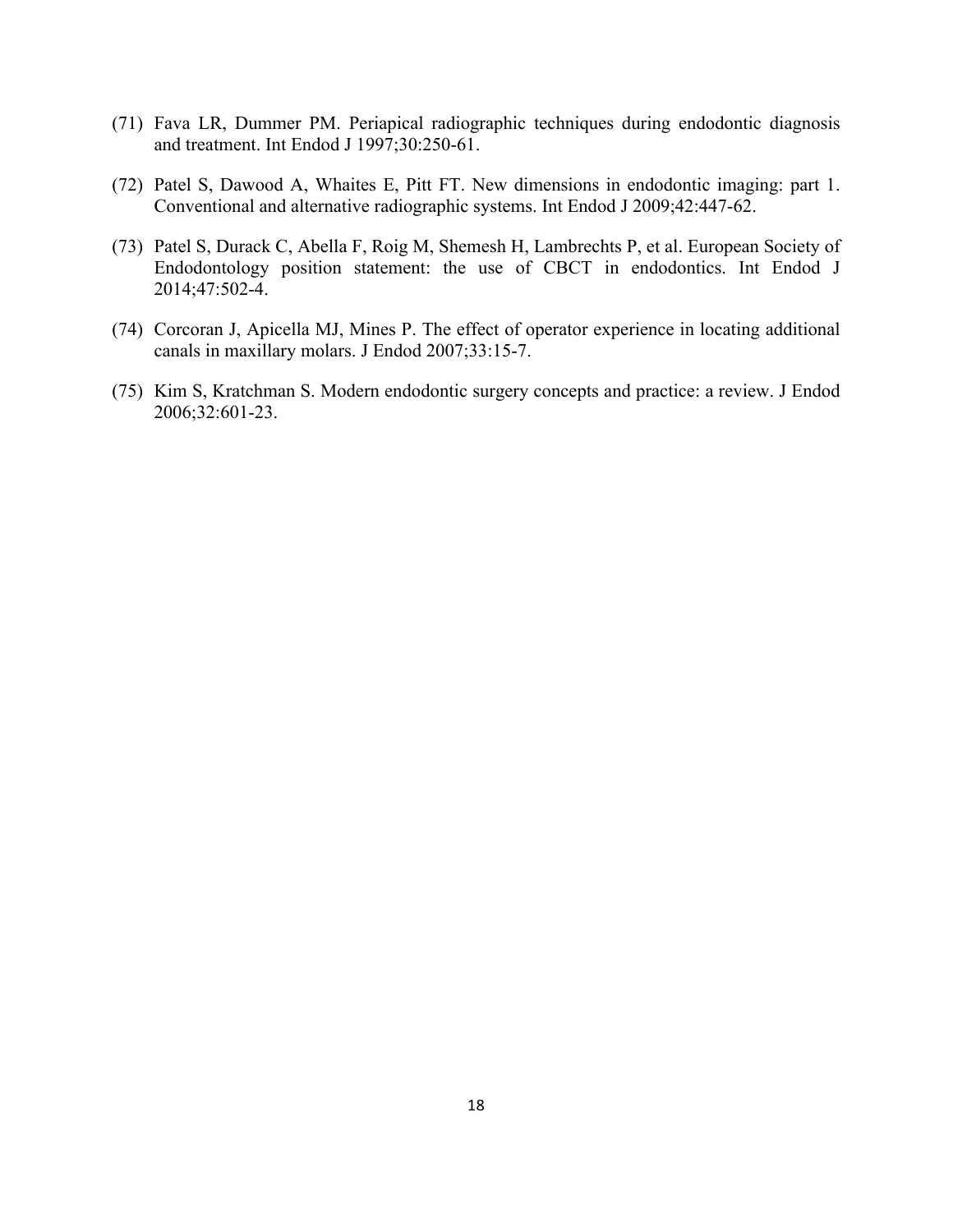## **Figure legends**

Figure 1 A maxillary right first molar with three canals in the mesiobuccal root during and after the course of endodontic treatment (*A*) Preoperative radiograph. (*B*) An occlusal view showing the orifices of the three mesiobuccal canals (*C* and *D*) Postoperative radiographs. (*E*) Occlusal view showing obturation of all root canals. (*F*) One-year recall radiograph.

Figure 2 An extracted maxillary right first molar with three canals in the mesiobuccal root (MBR) (*A*) A photograph showing a wide bucco-lingual dimension of MBR. (*B*) A palatal view showing the three roots.  $(C)$   $\mu$ -CT of the same tooth showing type VIII root canal configuration in the MBR and type I configuration in the DBR and PR  $(\mu$ -CT was performed by Dr. Frank Paqué).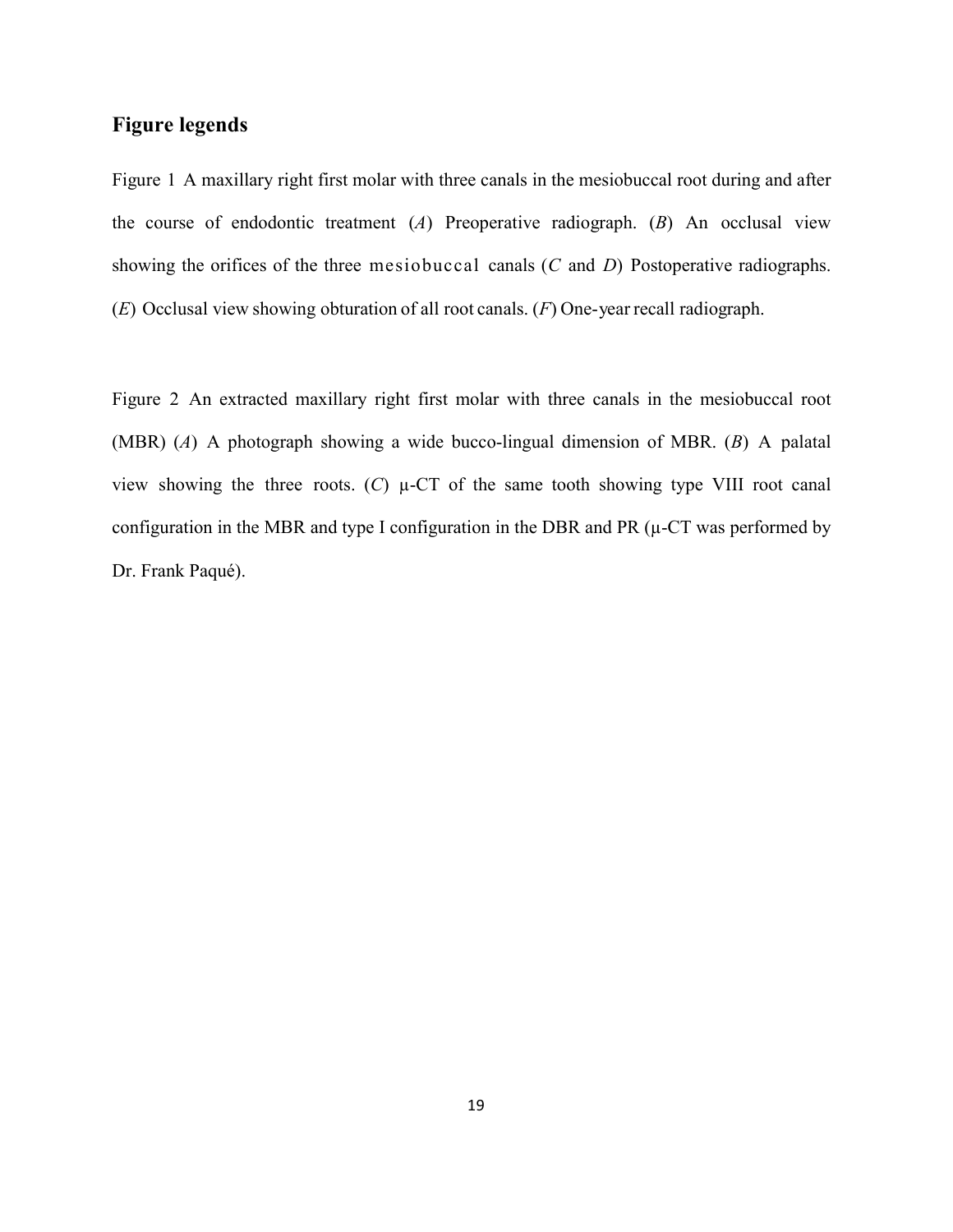# **Table 1. Incidence of maxillary molars with three-canalled mesiobuccal root**

|                                 |                       |                                    | <b>Sample</b> |                 | Three canals $(\% )$ |                 |
|---------------------------------|-----------------------|------------------------------------|---------------|-----------------|----------------------|-----------------|
|                                 | Population            |                                    | (root)        | 1 <sup>st</sup> | 2 <sup>nd</sup>      | 3 <sup>rd</sup> |
| Reference                       | (Country)             | <b>Study method</b>                |               | molar           | molar                | molar           |
| Acosta Vigouraux & Trugeda      | Unspecified (Chile)   | In vitro (ground                   | 134           | 3(2.3)          |                      |                 |
| Bosaans 1978                    |                       | sectioning $&$ exploring)          |               |                 |                      |                 |
| Hartwell & Bellizzi 1982        | Unspecified (USA)     | <i>In vivo</i> (radiographs)       | 538           | 1(0.2)          |                      |                 |
|                                 |                       |                                    |               |                 |                      |                 |
| Martinez-Berna & Ruiz-Badanelli | Unspecified (Spain)   | <i>In vivo</i> (radiographs)       | 338           | 3(0.9)          |                      |                 |
| 1983                            |                       |                                    |               |                 |                      |                 |
| Neaverth et al. 1987            | Unspecified (USA)     | <i>In vivo</i> (review of records) | 228           | 7(3.1)          |                      |                 |
| Kulild & Peters 1990            | Unspecified (USA)     | <i>In vitro</i> (cross section)    | 51            | 1(2)            |                      |                 |
| Thomas et al. 1993              | Caucasian (Australia) | In vitro (radiographs)             | 216           | 27(12.5)        |                      |                 |
| Çalişkan et al. 1995            | Turkish (Turkey)      | <i>In vitro</i> (clearing)         | 100           |                 | 4(4)                 |                 |
| Al-Shalabi et al. 2000          | Irish (Ireland)       | In vitro (clearing)                | 82            | 1(1.2)          |                      |                 |
| Ng <i>et al.</i> 2001           | Burmese (UK)          | In vitro (clearing)                | 90            | 2(2.2)          |                      |                 |
|                                 |                       |                                    |               |                 |                      |                 |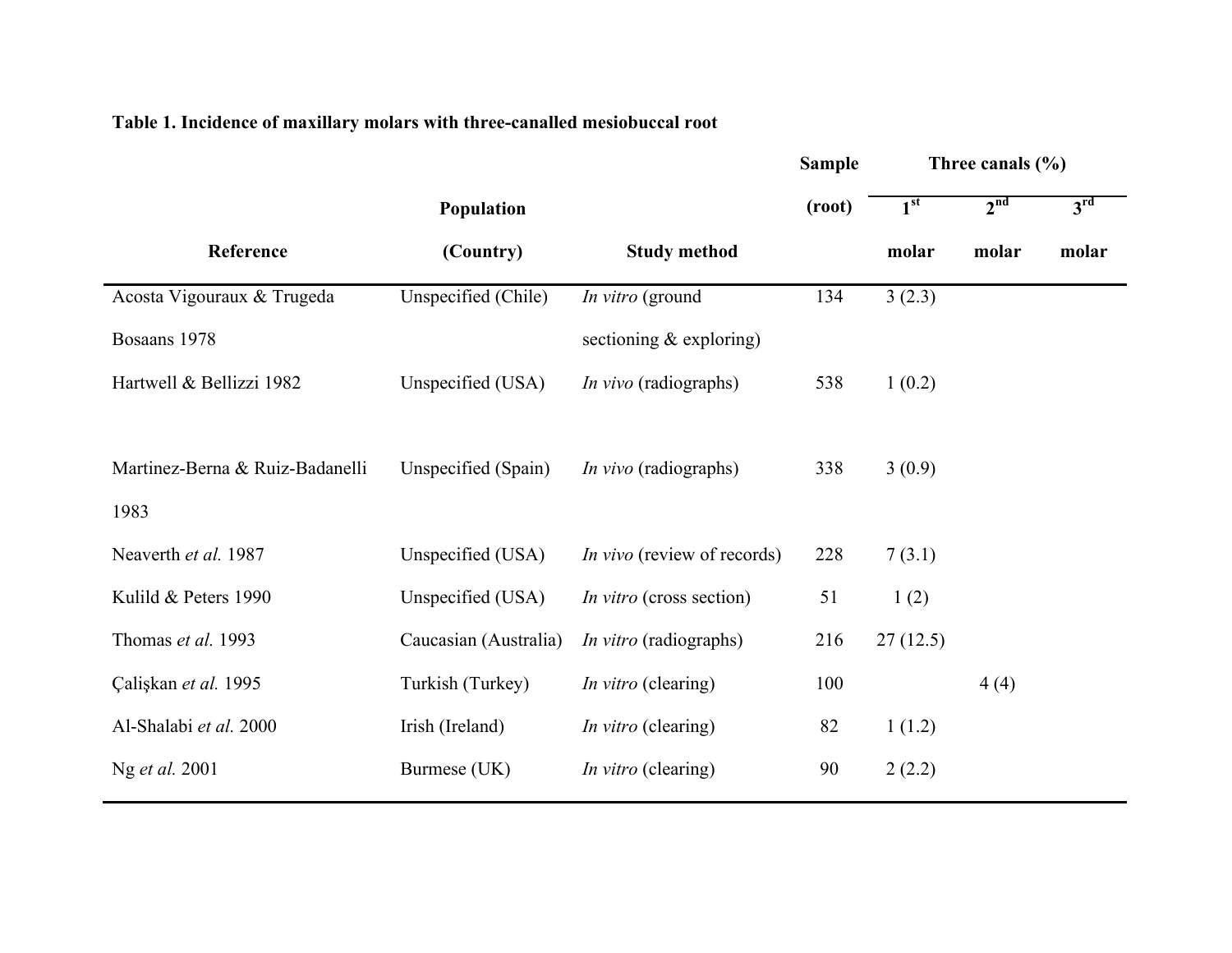|                                   |                           |                               | 77  |        | 2(2.6) |        |
|-----------------------------------|---------------------------|-------------------------------|-----|--------|--------|--------|
| Alavi et al. 2002                 | Thai (UK)                 | <i>In vitro</i> (clearing)    | 52  | 1(1.9) |        |        |
|                                   |                           |                               | 65  |        | 2(3.1) |        |
|                                   |                           |                               | 77  |        |        | 1(1.3) |
| Sert & Bayirli 2004               | Turkish (Turkey)          | <i>In vitro</i> (clearing)    | 200 | 2(1)   |        |        |
|                                   |                           |                               | 200 |        | 3(1.5) |        |
| Yoshioka et al. 2005              | Unspecified (Japan)       | In vitro (clearing)           | 98  | 1(1)   |        |        |
|                                   |                           |                               | 110 |        | 1(0.9) |        |
| Rwenyonyi et al. 2007             | <b>Ugandan of African</b> | <i>In vitro</i> (clearing)    | 221 | 1(0.5) |        |        |
|                                   | descent (Uganda)          |                               |     |        |        |        |
| Baratto Filho et al. 2009         | Unspecified (Brazil)      | In vitro (microscopic         | 140 | 1(0.7) |        |        |
|                                   |                           | examination &                 |     |        |        |        |
|                                   |                           | radiographs)                  |     |        |        |        |
| Park et al. 2009                  | Korean (Canada)           | <i>In vitro</i> $(\mu CT)$    | 46  | 3(6.5) |        |        |
| Beljic-Ivanovic & Teodorovic 2010 | Unspecified (Serbia)      | <i>In vitro</i> (radiographs) | 200 | 18(9)  |        |        |
|                                   |                           |                               |     |        |        |        |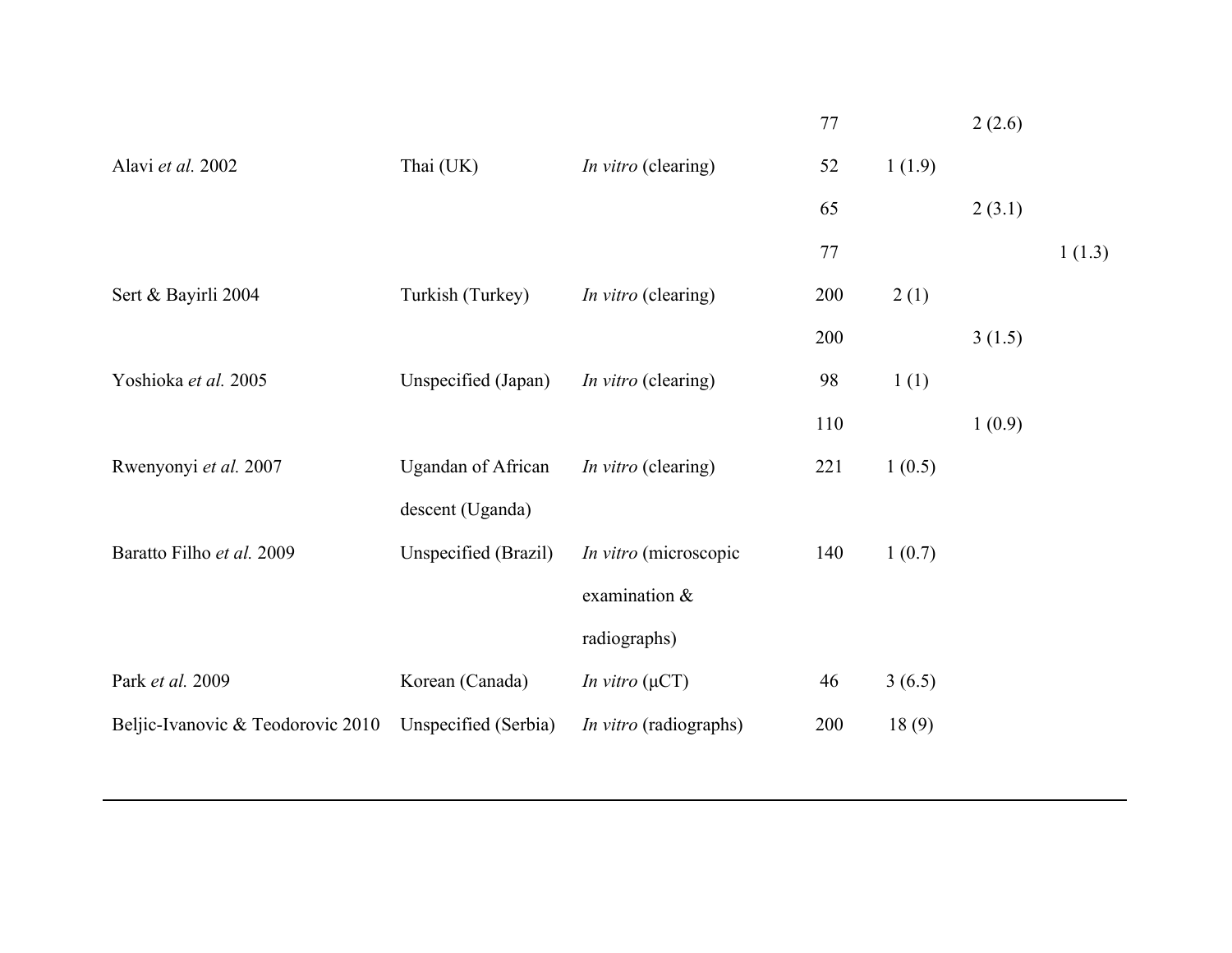| Degerness & Bowles 2010 | Unspecified (USA)         | In vitro (cross sectioning | 90  | 1(1.1)   |        |
|-------------------------|---------------------------|----------------------------|-----|----------|--------|
|                         |                           | and microscopic            | 63  |          | 1(1.6) |
|                         |                           | examination)               |     |          |        |
| Neelakantan et al. 2010 | Indigenous Indians        | In vitro (CBCT)            | 215 | 2(0.9)   |        |
|                         | (India)                   |                            |     |          |        |
| Zheng et al. 2010       | Chinese (China)           | In vivo (CBCT)             | 624 | 3(0.5)   |        |
| Gu et al. 2011          | Unspecified (South        | In vitro $(\mu CT)$        | 101 | 11(10.9) |        |
|                         | Korea)                    |                            |     |          |        |
| Lee et al. 2011         | Korean (South             | In vivo (CBCT)             | 458 | 6(1.3)   |        |
|                         | Korea)                    |                            | 467 |          | 3(0.6) |
| Verma & Love 2011       | Unspecified (New          | In vitro $(\mu CT)$        | 20  | 2(10)    |        |
|                         | Zealand)                  |                            |     |          |        |
| Kim et al. 2012         | Korean (South             | In vitro (CBCT)            | 802 | 1(0.1)   |        |
|                         | Korea)                    |                            |     |          |        |
| Kim et al. 2013         | <b>Unspecified</b> (South | In vitro $(\mu CT)$        | 154 | 17(11.0) |        |
|                         | Korea)                    |                            |     |          |        |
|                         |                           |                            |     |          |        |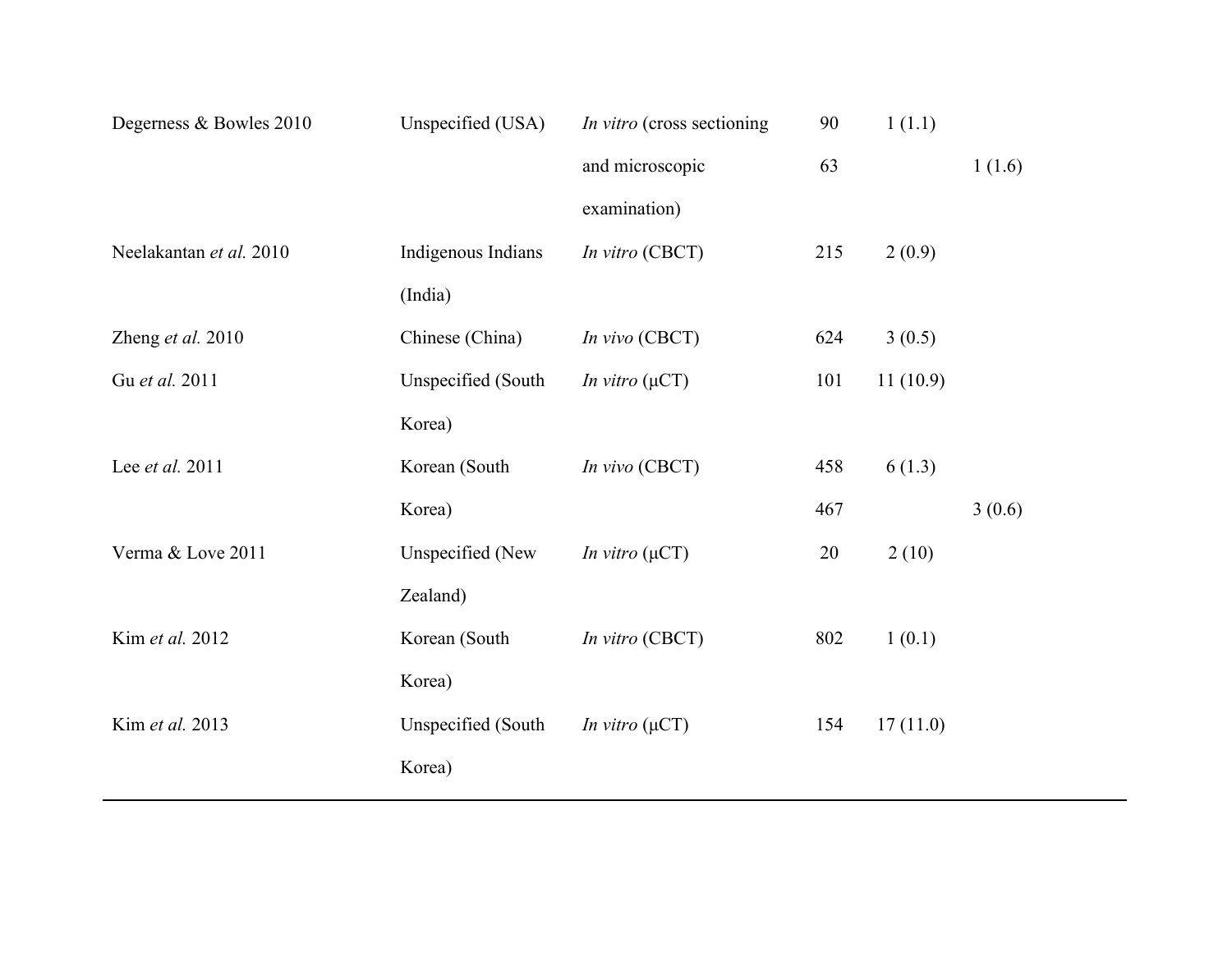| Maxillary 1 <sup>st</sup> molars (No. of roots = 4760) | 112(2.4) |  |
|--------------------------------------------------------|----------|--|
| Maxillary $2^{nd}$ molars (No. of roots =1082)         | 16(1.5)  |  |
| Maxillary $3^{rd}$ molars (No. of roots =77)           | 1(1.3)   |  |

µCT, micro-computed tomography; CBCT, cone-beam computed tomography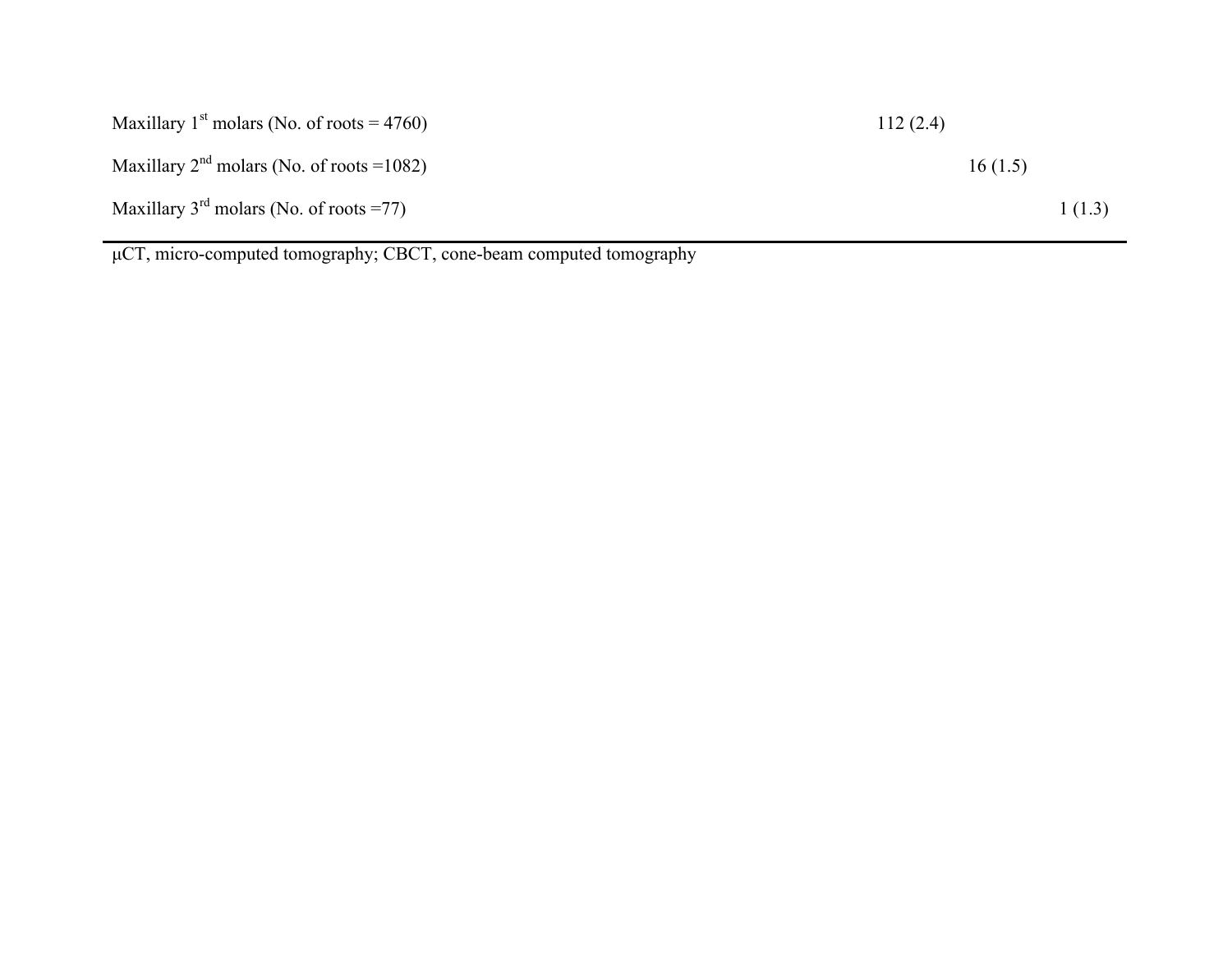|                                 | <b>Sample</b>  |        |         |       |                           | Root canal configuration (%) |             |             |             |               |
|---------------------------------|----------------|--------|---------|-------|---------------------------|------------------------------|-------------|-------------|-------------|---------------|
| Reference                       | (root)         | $1-3$  | $2 - 3$ | $3-1$ | $3-2$                     | $3 - 3$                      | $1 - 3 - 1$ | $3 - 1 - 3$ | $3 - 2 - 1$ | <b>Others</b> |
| Martinez-Berna & Ruiz-Badanelli | $\overline{3}$ |        |         |       | 3(100)                    |                              |             |             |             |               |
| 1983                            |                |        |         |       |                           |                              |             |             |             |               |
| Neaverth et al. 1987            | $\sqrt{ }$     |        |         |       | $2(28.6)$ 4(57.1) 1(14.3) |                              |             |             |             |               |
| Al-Shalabi et al. 2000          | $\mathbf{1}$   |        |         |       |                           | 1(100)                       |             |             |             |               |
| Ng et al. 2011                  | $\overline{4}$ |        | 1(25)   |       | 1(25)                     |                              | 2(50)       |             |             |               |
| Alavi et al. 2002               | $\overline{4}$ |        |         |       | 1(25)                     | 1(25)                        | 2(50)       |             |             |               |
| Sert & Bayirli 2004             | 5              |        |         |       |                           | 1(20)                        |             |             | 2(40)       | $2(40)*$      |
| Yoshioka et al. 2005            | $\overline{2}$ | 2(100) |         |       |                           |                              |             |             |             |               |
| Rwenyonyi et al. 2007           | $\mathbf{1}$   | 1(100) |         |       |                           |                              |             |             |             |               |
| Park et al. 2009                | 3              | 3(100) |         |       |                           |                              |             |             |             |               |
| Baratto Filho et al. 2009       | $\mathbf{1}$   |        |         |       |                           |                              |             |             | 1(100)      |               |
| Neelakantan et al. 2010         | $\overline{2}$ |        | 2(100)  |       |                           |                              |             |             |             |               |
| Gu et al. 2011                  | 11             |        | 2(18.2) |       | 2(18.2) 1(9.1)            |                              |             |             | 1(9.1)      | $5(45.5)$ **  |

# **Table 2. Common root canal configurations in three-canalled mesiobuccal roots**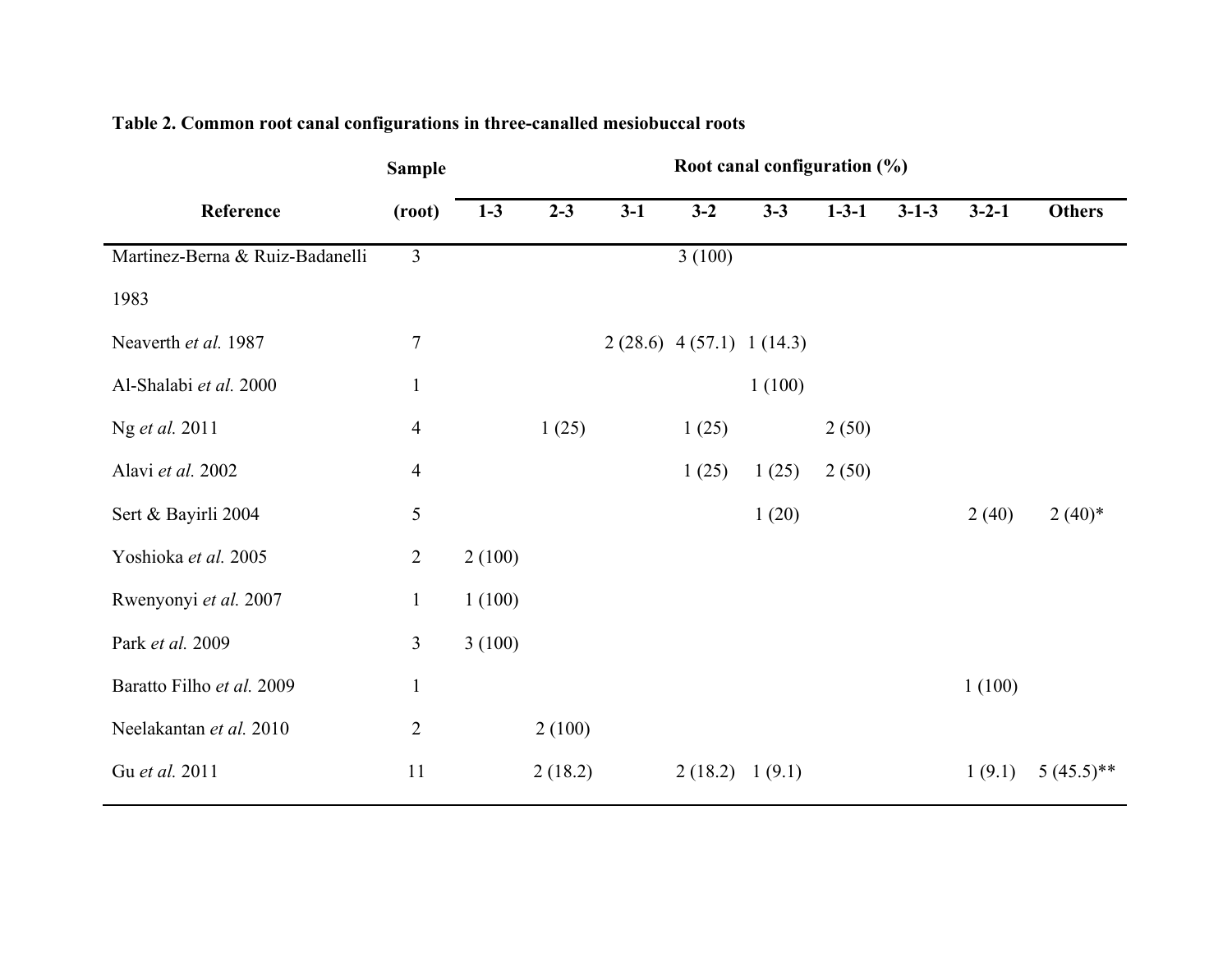| Verma & Love 2011      | 2  |                                                                    | 1(50)          |  | 1(50) |        |              |
|------------------------|----|--------------------------------------------------------------------|----------------|--|-------|--------|--------------|
| Kim <i>et al.</i> 2012 |    |                                                                    | 1(100)         |  |       |        |              |
| Kim <i>et al.</i> 2013 | 17 | 1(5.9) 6(35.3)                                                     | 3(17.6) 1(5.9) |  |       | 1(5.9) | 5            |
|                        |    |                                                                    |                |  |       |        | $(29.4)$ *** |
| Total                  | 64 | 7 (10.9) 11 (17.2) 2 (3.1) 16 (25) 6 (9.4) 4 (6.3) 1 (1.6) 4 (6.3) |                |  |       |        | 12(18.8)     |

**\*** Types 1-2-3-2 and 2-3-2-1-2

\*\* Types 2-1-3, 1-2-1-3 and 3-2-1-2-1

\*\*\* Types 1-2-1-3, 2-1-3, 2-3-2-3-2 and 3-2-1-2-1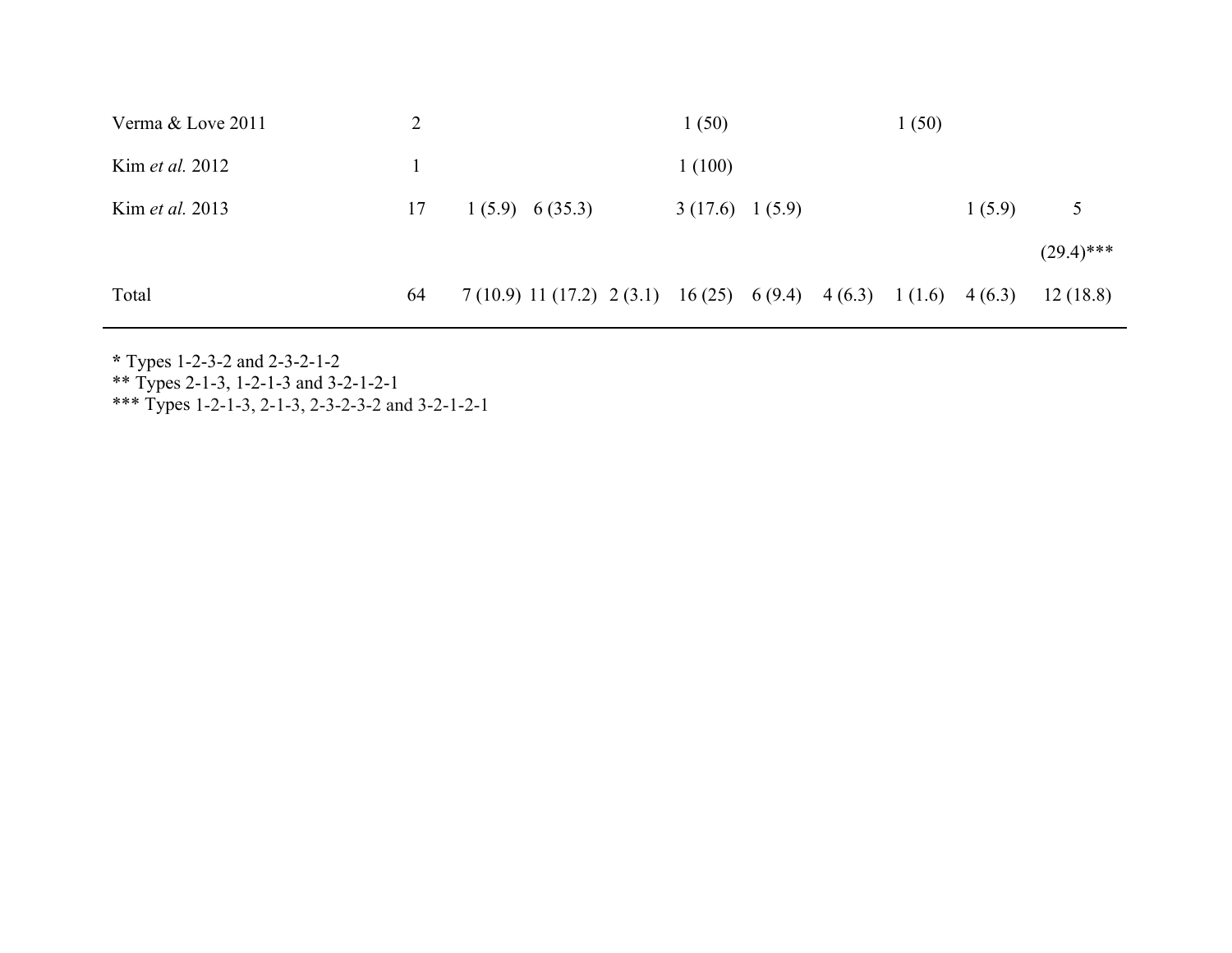| Reference              | Country       | Tooth Sex Age |             |    | <b>Type of study</b>    | Root canal morphology |           |           | Aids to locate/<br>confirm extra canals |
|------------------------|---------------|---------------|-------------|----|-------------------------|-----------------------|-----------|-----------|-----------------------------------------|
|                        |               |               |             |    |                         | MBR*                  | <b>DB</b> | <b>PR</b> |                                         |
| Martinez-Berna &       | Spain         | #16           | M           | 10 | Clinical RCT            | 3-2 (Separate MB)     | $2 - 1$   | $1-1$     | Exploring (Probe)                       |
| Ruiz-Badanelli<br>1983 |               |               |             |    |                         |                       |           |           | Angled radiographs                      |
|                        | Spain         | #26           | M           | 17 | Clinical RCT            | 3-2 (Separate MB)     | $2 - 2$   | $1 - 1$   | Exploring (Probe)                       |
|                        |               |               |             |    |                         |                       |           |           | Angled radiographs                      |
|                        | Spain         | #26           | M           | 39 | <b>Clinical RCT</b>     | 3-2 (Separate MB)     | $2 - 2$   | $1 - 1$   | Exploring (Probe)                       |
|                        |               |               |             |    |                         |                       |           |           | Angled radiographs                      |
| Beatty 1984            | <b>USA</b>    | #26           | M           | 14 | <b>Clinical RCT</b>     | $3 - 3$               | $1 - 1$   | $1-1$     | Angled radiographs                      |
| Ferguson et al.        | <b>USA</b>    | # $16$        | M           | 18 | <b>Clinical RCT</b>     | 3-2 (Separate MB)     | $1-1$     | $1-1$     | Exploring (Probe)                       |
| 2005                   |               |               |             |    |                         |                       |           |           | Toughing (bur)                          |
|                        |               |               |             |    |                         |                       |           |           | Magnification (DL)                      |
| Favieri et al. 2006    | <b>Brazil</b> | #26           | M           | 15 | Clinical RCT            | 3-2 (Separate MB)     | $1 - 1$   | $1 - 1$   | Exploring (Probe)                       |
|                        |               |               |             |    |                         |                       |           |           | Angled radiographs                      |
| Ibrahim 2009           | Lebanon       | #26           | $\mathbf F$ | 30 | <b>Clinical RCT</b>     | 3-2 (Separate SMB)    | $2 - 1$   | $1-1$     | Angled radiographs                      |
| Stöckl 2009            | Germany       | # $16$        | M           | 46 | Clinical<br>Retreatment | $3 - 3$               | $1-1$     | $1-1$     | Exploring (bur)                         |

# **Table 3. Case reports of maxillary molars with three mesiobuccal root canals**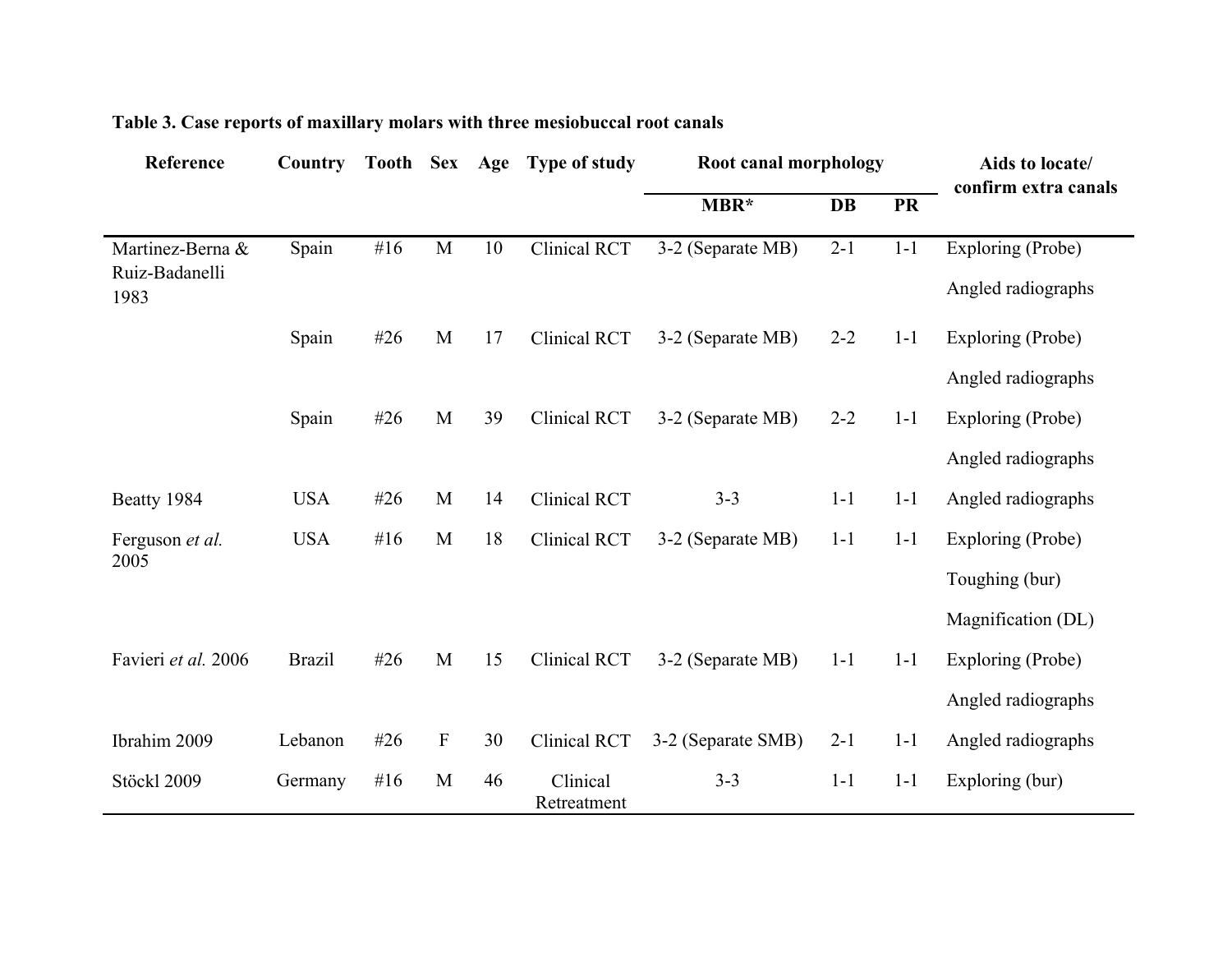|                          |        |        |   |    |                     |                    |         |         | Angled radiographs  |
|--------------------------|--------|--------|---|----|---------------------|--------------------|---------|---------|---------------------|
| Chopra & Sachdev         | India  | #26    | M | 15 | Clinical RCT        | 3-2 (Separate MB)  | $1 - 1$ | $1 - 1$ | Exploring (Probe)   |
| 2010                     |        |        |   |    |                     |                    |         |         | Angled radiographs  |
| Garg et al. 2010         | India  | #26    | M | 41 | Clinical RCT        | 3-2 (Separate MB)  | $1 - 1$ | $1 - 1$ | Access modification |
|                          |        |        |   |    |                     |                    |         |         | Exploring (Probe)   |
|                          |        |        |   |    |                     |                    |         |         | Troughing (bur)     |
|                          |        |        |   |    |                     |                    |         |         | Magnification (DL)  |
|                          |        |        |   |    |                     |                    |         |         | <b>SCT</b>          |
| Kottoor et al. 2010      | India  | #16    | M | 37 | Clinical RCT        | 3-2 (Separate MBP) | $2 - 1$ | $2 - 1$ | Exploring (Probe)   |
|                          |        |        |   |    |                     |                    |         |         | Magnification (DOM) |
|                          |        |        |   |    |                     |                    |         |         | <b>CBCT</b>         |
| Prabu et al. 2010        | India  | #26    | M | 28 | Clinical RCT        | 3-2 (Separate MB)  | $1 - 1$ | $1 - 1$ | Exploring (Probe)   |
|                          |        |        |   |    |                     |                    |         |         | Angled radiographs  |
| Ayranci et al. 2011      | Turkey | #26    | M | 22 | <b>Clinical RCT</b> | $3 - 1$            | $1 - 1$ | $1 - 1$ | Exploring (Probe)   |
|                          |        |        |   |    |                     |                    |         |         | Magnification (DL)  |
| Chourasia et al.<br>2011 | India  | # $26$ | M | 28 | Clinical RCT        | 3-2 (Separate MB)  | $1 - 1$ | $1 - 1$ | Exploring (K-file)  |
| Kottoor et al. 2011      | India  | #26    | M | 30 | Clinical RCT        | 3-2 (Separate MBP) | $3 - 2$ | $2 - 1$ | Access modification |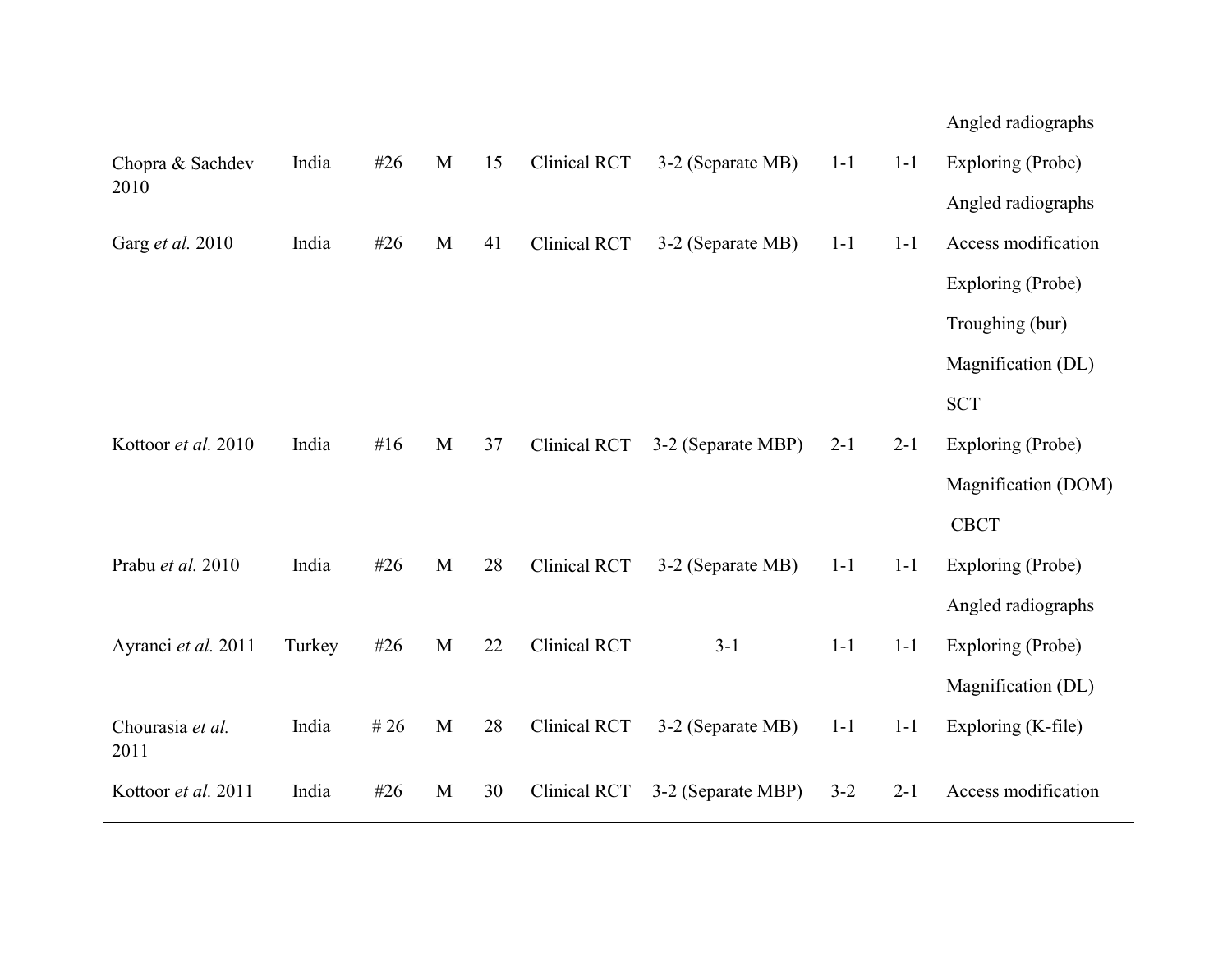# Troughing (US)

# Magnification (DOM)

# CBCT

| Ma et al. 2011      | China         | #16    | M                         | 46 | Clinical RCT        | $3 - 3$            | $1-1$   | $1 - 1$ | <b>CT</b>           |
|---------------------|---------------|--------|---------------------------|----|---------------------|--------------------|---------|---------|---------------------|
| Zhang & Mao 2011    | China         | # $26$ | M                         | 42 | Clinical RCT        | 3-2 (Separate MB)  | $1 - 1$ | $1 - 1$ | Angled radiographs  |
| Ahmed & Saini       | Malaysia      | #26    | M                         | 37 | Clinical RCT        | $3 - 2 - 1$        | $1 - 1$ | $1 - 1$ | Exploring (Probe)   |
| 2012                |               |        |                           |    |                     |                    |         |         | Angled radiographs  |
|                     |               |        |                           |    |                     |                    |         |         | Magnification (DL)  |
| Chandra et al. 2012 | India         | # $16$ | M                         | 24 | <b>Clinical RCT</b> | $3 - 3$            | $2 - 1$ | $1 - 1$ | Exploring (Probe)   |
|                     |               |        |                           |    |                     |                    |         |         | Angled radiographs  |
|                     |               |        |                           |    |                     |                    |         |         | Helical CT          |
| Islam & Alam 2012   | Banglade      | #26    | $\mathbf{F}$              | 31 | Clinical            | 3-2 (Separate MBP) | $1 - 1$ | $1 - 1$ | Exploring (Probe)   |
|                     | sh            |        |                           |    | Retreatment         |                    |         |         | Angled radiographs  |
| Kakkar & Singh      | India         | #16    | M                         | 19 | Clinical RCT        | 3-2 (Separate MB)  | $1 - 1$ | $1 - 1$ | Access modification |
| 2012                |               |        |                           |    |                     |                    |         |         | Exploring (Probe)   |
|                     |               |        |                           |    |                     |                    |         |         | Magnification (DOM) |
|                     |               |        |                           |    |                     |                    |         |         | Spiral CT           |
| Pais et al. 2012    | <b>Brazil</b> | # $16$ | $\boldsymbol{\mathrm{F}}$ | 35 | Clinical            | 3-2 (Separate MB)  | $1 - 1$ | $1 - 1$ | Exploring (Probe)   |
|                     |               |        |                           |    |                     |                    |         |         |                     |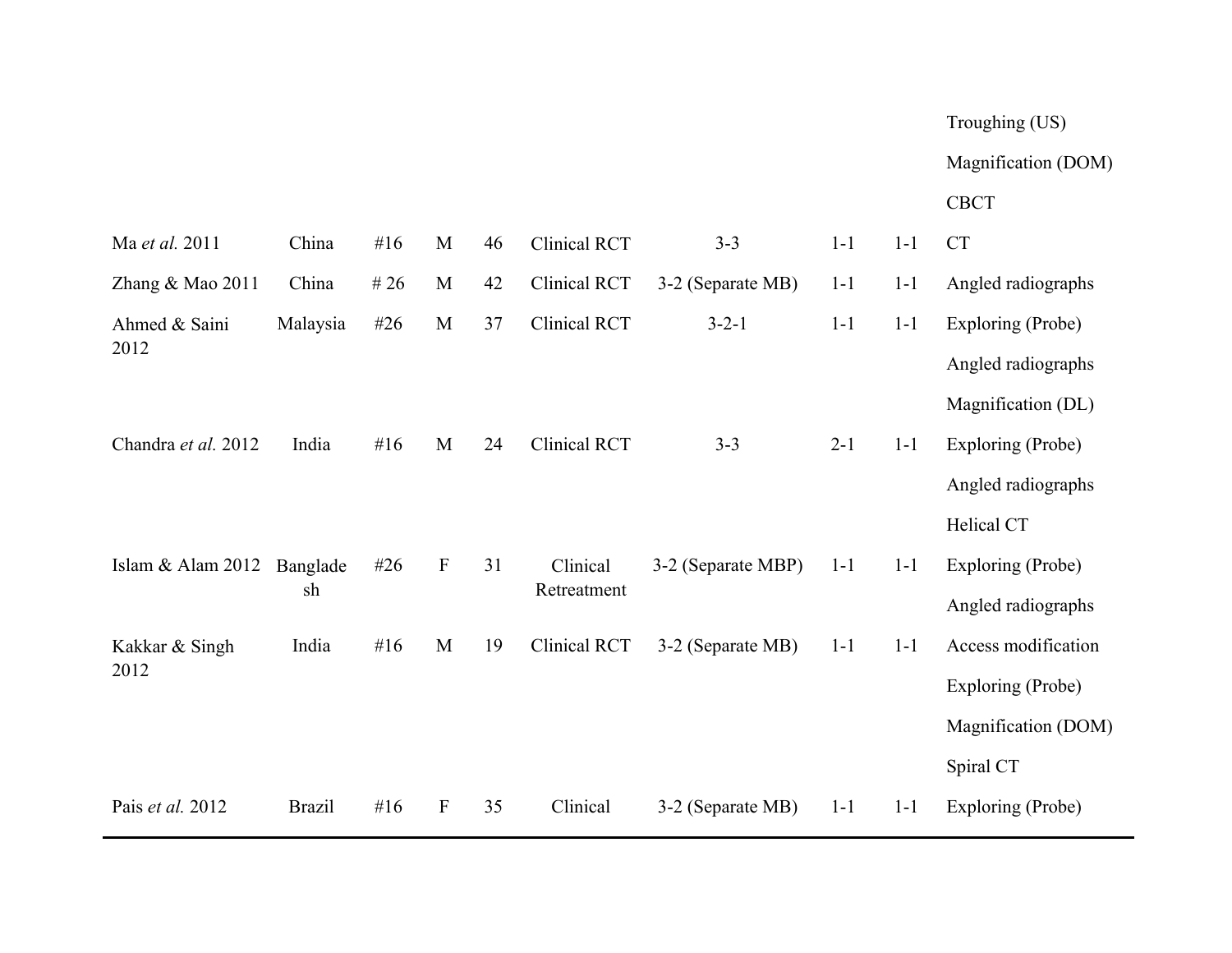|                            |          |        |                           |    | Retreatment                           |                   |         |         | Troughing (US)      |
|----------------------------|----------|--------|---------------------------|----|---------------------------------------|-------------------|---------|---------|---------------------|
|                            |          |        |                           |    |                                       |                   |         |         | Magnification (DOM) |
| Kaushik & Mehra            | India    | #26    | $\boldsymbol{\mathrm{F}}$ | 28 | Clinical RCT                          | 3-2 (Separate MB) | $1 - 1$ | $2 - 1$ | Access modification |
| 2013                       |          |        |                           |    |                                       |                   |         |         | Exploring (Probe)   |
|                            |          |        |                           |    |                                       |                   |         |         | Magnification (DOM) |
|                            |          |        |                           |    |                                       |                   |         |         | <b>CBCT</b>         |
| Martins &                  | Portugal | #16    | M                         | 30 | Clinical                              | 3-2 (Separate MB) | $1-1$   | $1 - 1$ | Angled radiographs  |
| Baharestaani 2013          |          |        |                           |    | Retreatment                           |                   |         |         | Magnification (DOM) |
|                            | Portugal | #26    | M                         | 35 | Clinical RCT                          | 3-2 (Separate MB) | $1 - 1$ | $1 - 1$ | Angled radiographs  |
|                            |          |        |                           |    |                                       |                   |         |         | Magnification (DOM) |
| Badole et al. 2014         | India    | #26    | M                         | 28 | <b>Clinical RCT</b>                   | $3 - 3$           | $2 - 2$ | $2 - 2$ | Exploring (Probe)   |
|                            |          |        |                           |    |                                       |                   |         |         | Magnification (DOM) |
|                            |          |        |                           |    |                                       |                   |         |         | <b>CBCT</b>         |
|                            | India    | # $16$ | M                         | 28 | Radiographic<br>examination<br>(CBCT) | $3 - 3$           | $1 - 2$ | $2 - 2$ | <b>CBCT</b>         |
| <b>Second molars</b>       |          |        |                           |    |                                       |                   |         |         |                     |
| Shrivastava et al.<br>2005 | India    | #17    | M                         | 40 | <b>Clinical RCT</b>                   | $3 - 2$           | $1 - 1$ | $1 - 1$ | Exploring (Probe)   |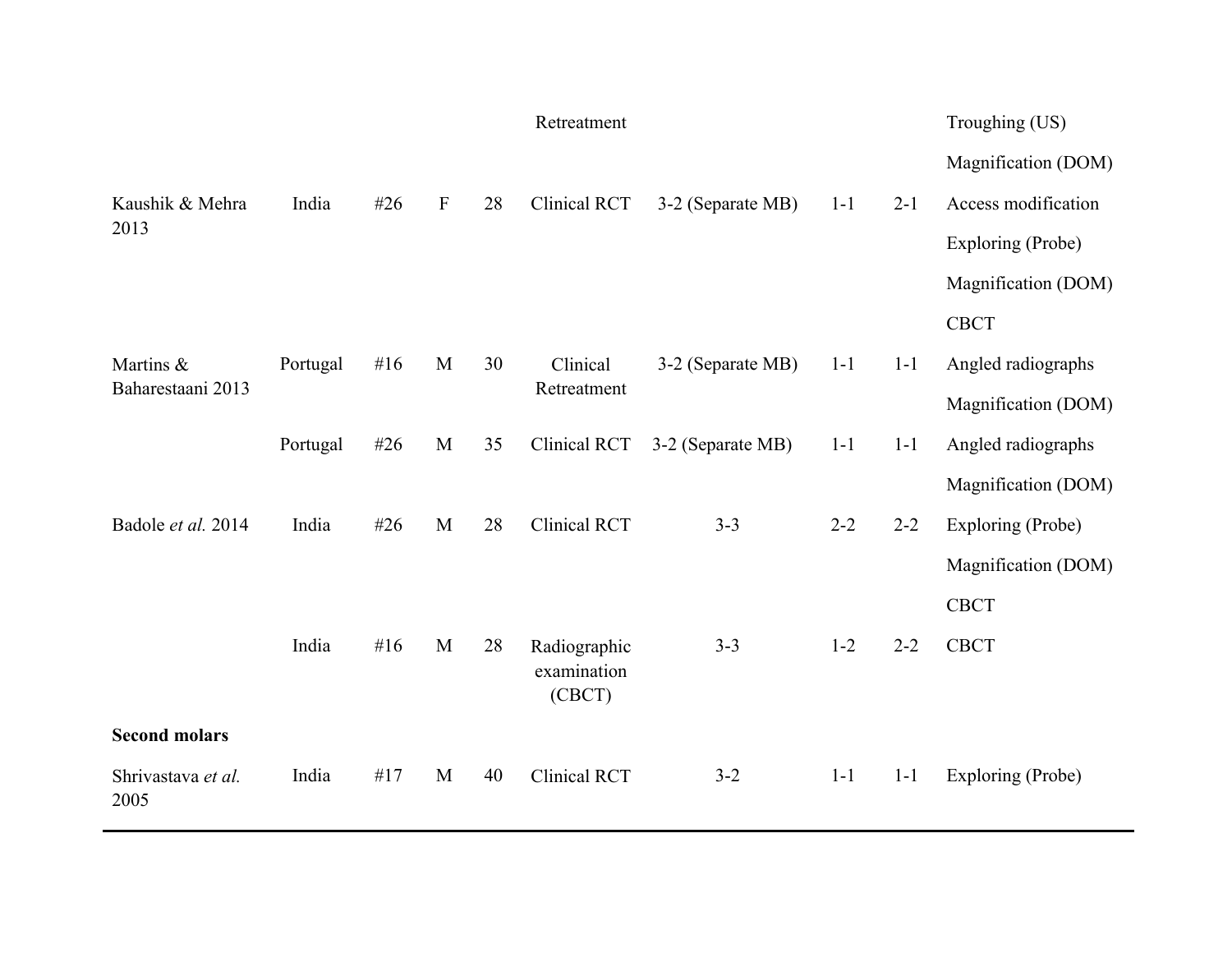| Gusiyska 2009      | Bulgaria | #17 | M            | 27 | Clinical RCT | $3 - 2$            | $1 - 1$ | $1 - 1$ | Access modification               |
|--------------------|----------|-----|--------------|----|--------------|--------------------|---------|---------|-----------------------------------|
|                    |          |     |              |    |              |                    |         |         | Transillumination                 |
|                    |          |     |              |    |              |                    |         |         | Exploring (Probe & $C^+$<br>file) |
|                    |          |     |              |    |              |                    |         |         | Troughing (US)                    |
| Ozcan et al. 2009  | Turkey   | #17 | M            | 21 | Clinical RCT | 3-2 (Separate MB)  | $1 - 1$ | $1 - 1$ | Angled radiographs                |
| Zhao et al. $2011$ | China    | #17 | $\mathbf{F}$ | 40 | Clinical RCT | 3-2 (Separate MBP) | $1 - 1$ | $1 - 1$ | Angled radiographs                |
|                    |          |     |              |    |              |                    |         |         | Exploring (Probe)                 |
|                    |          |     |              |    |              |                    |         |         | Multi-slice CT                    |
| Arora et al. 2013  | India    | #27 | $\mathbf{F}$ | 36 | Clinical RCT | $3 - 2 - 1$        | $1 - 1$ | $1 - 1$ | Exploring (Probe)                 |
|                    |          |     |              |    |              |                    |         |         | Magnification (DL)                |
|                    |          |     |              |    |              |                    |         |         | <b>MDCT</b>                       |
|                    |          |     |              |    |              |                    |         |         |                                   |

\* Mesiobuccal canals were named according to the nomenclature proposed by Karthikeyan and Mahalaxmi (2010) CBCT, cone beam computed tomography; DBR, distobuccal root; DL, dental loupes; DOM, dental operating microscope; F, female; M, male; MB, mesiobuccal; MDCT, multi-detector computed tomography; MBP, mesiobuccopalatal; MBR, mesiobuccal root; PR, palatal root; SCT, spiral computed tomography; SMB, second mesiobuccal, US; Ultrasonic tips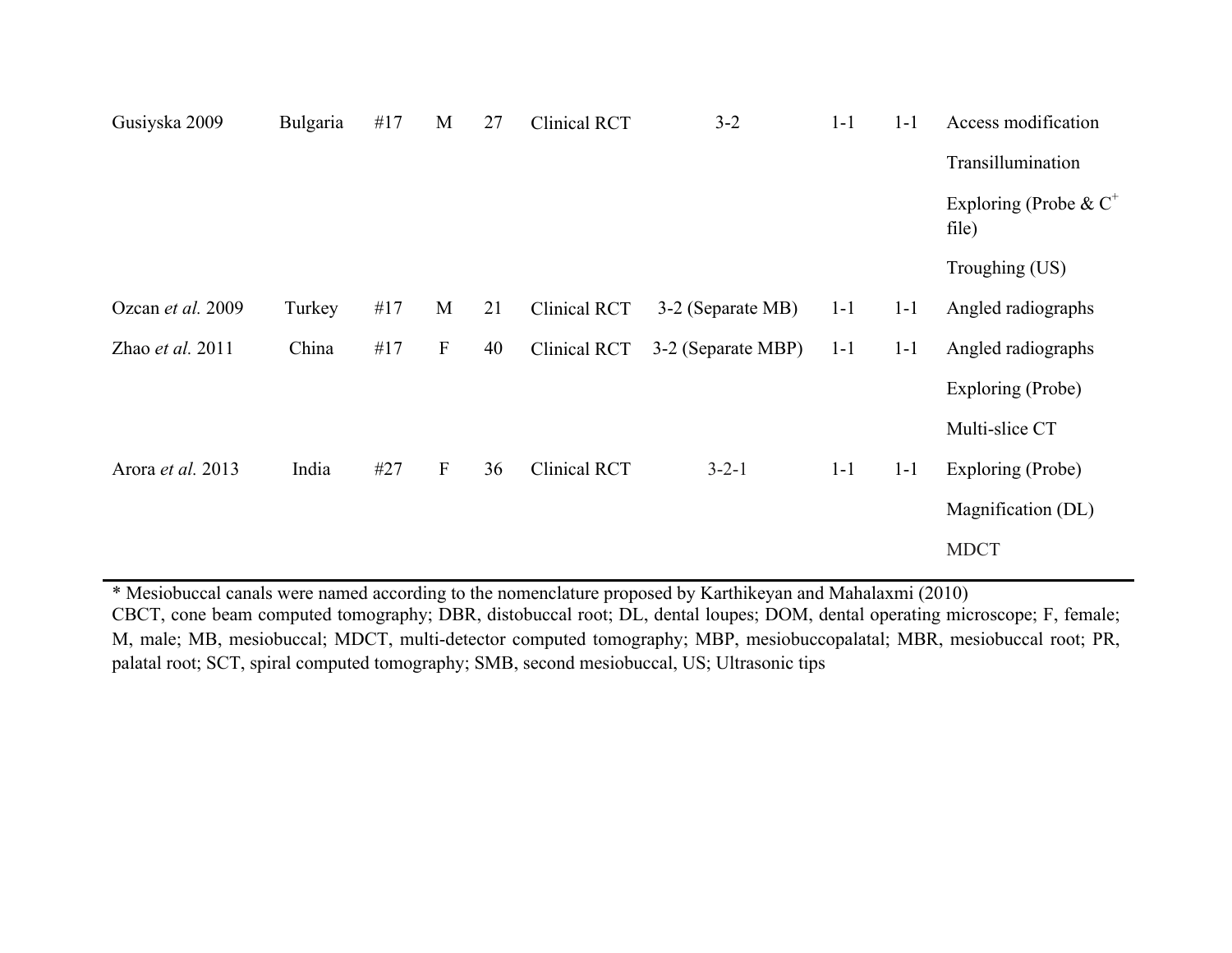| <b>Terminology</b>         | <b>References</b>                                             |
|----------------------------|---------------------------------------------------------------|
| MB1, MB2 & MB3 canals      | Baratto Filho et al. 2009, Gusiyska et al. 2009, Ozcan et al. |
|                            | 2009, Stöckl 2009, Garg et al. 2010, Kottoor et al. 2010,     |
|                            | Prabu et al. 2010, Ayranci et al. 2011, Kottoor et al. 2011,  |
|                            | Ma et al. 2011, Ahmed & Saini 2012, Chandra et al. 2012,      |
|                            | Kakkar & Singh 2012, Pais et al. 2012, Kaushik & Mehra        |
|                            | 2013, Martins & Baharestaani 2013, Bodule et al. 2014         |
| MB, MB2 & MB3 canals       | Zhang & Mao 2011, Zhao et al. 2011                            |
| MB1, MB2 & MP canals       | Favieri et al. 2006, Chopra & Sachdev 2010, Islam & Alam      |
|                            | 2012                                                          |
| MB, MC & MP canals         | Martinez-Berna & Ruiz-Badanelli 1983, Ibrahim 2009            |
| MB, middle & ML canals     | Degerness & Bowles 2010                                       |
| MB, ML & second ML canals  | Kulild & Peters 1990                                          |
| MB, middle MB & palatal MB | Arora et al. 2013                                             |
| canals                     |                                                               |
| MB, collateral MB & second | Acosta Vigouraux & Trugeda Bosaans 1978                       |
| collateral MB canals       |                                                               |
| Buccal-most canal & two    | Ferguson et al. 2005, Chourasia et al. 2011                   |
| lingual-most canals        |                                                               |
| Main canal & two accessory | Shrivastava et al. 2005                                       |
| canals                     |                                                               |

# **Table 4 Nomenclature of root canals in a single mesiobuccal root**

MB, mesiobuccal; MC, mesiocentral; ML, mesiolingual; MP, mesiopalatal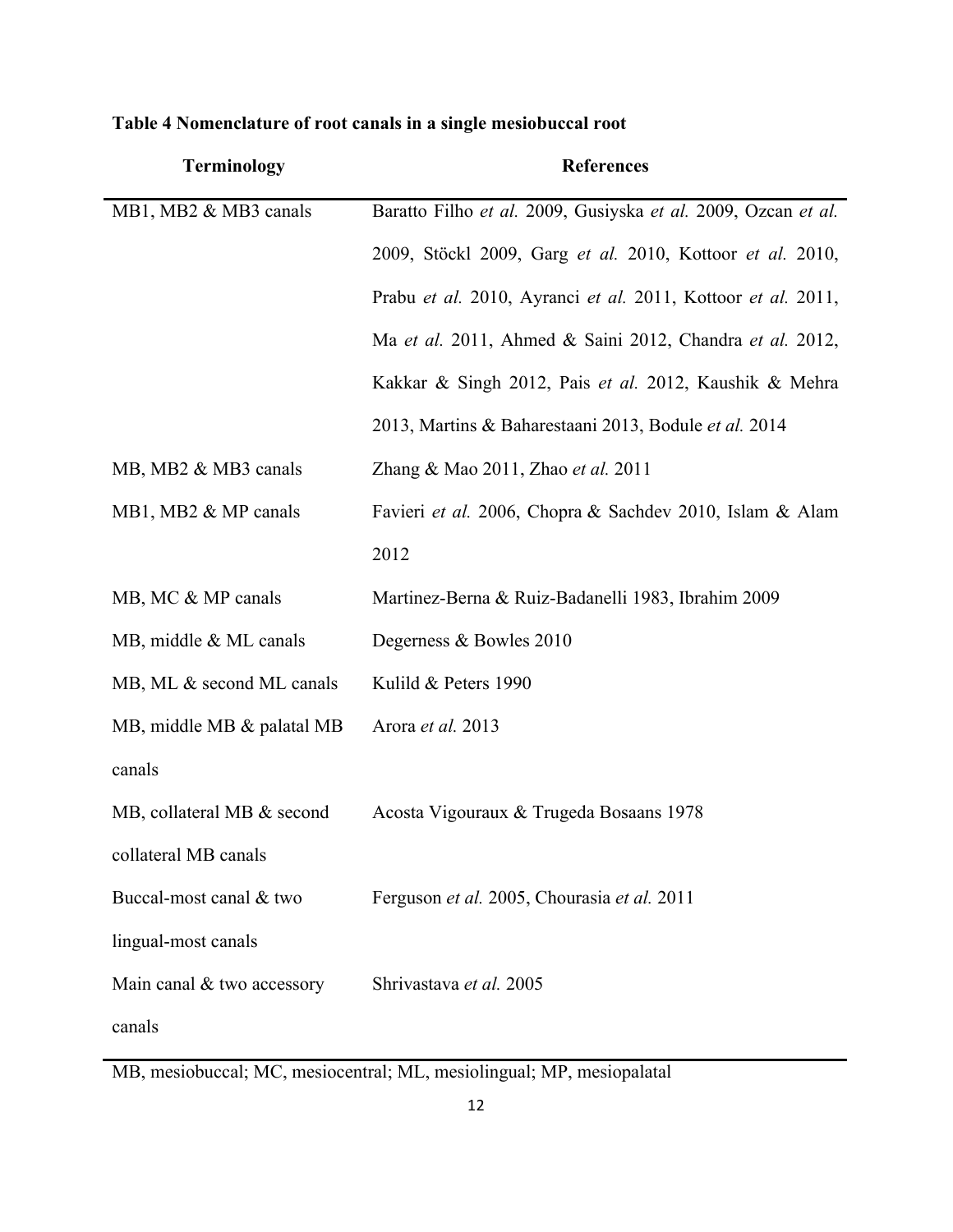

Figure 1 (*A*) A preoperative radiograph of the right maxillary first molar. (*B*) An occlusal view showing three root canal orifices in the MBR. (*C* and *D*) Postoperative radiographs. (*E*) Occlusal view showing obturation of the mesiobuccal canals. (*F*) One-year recall radiograph.